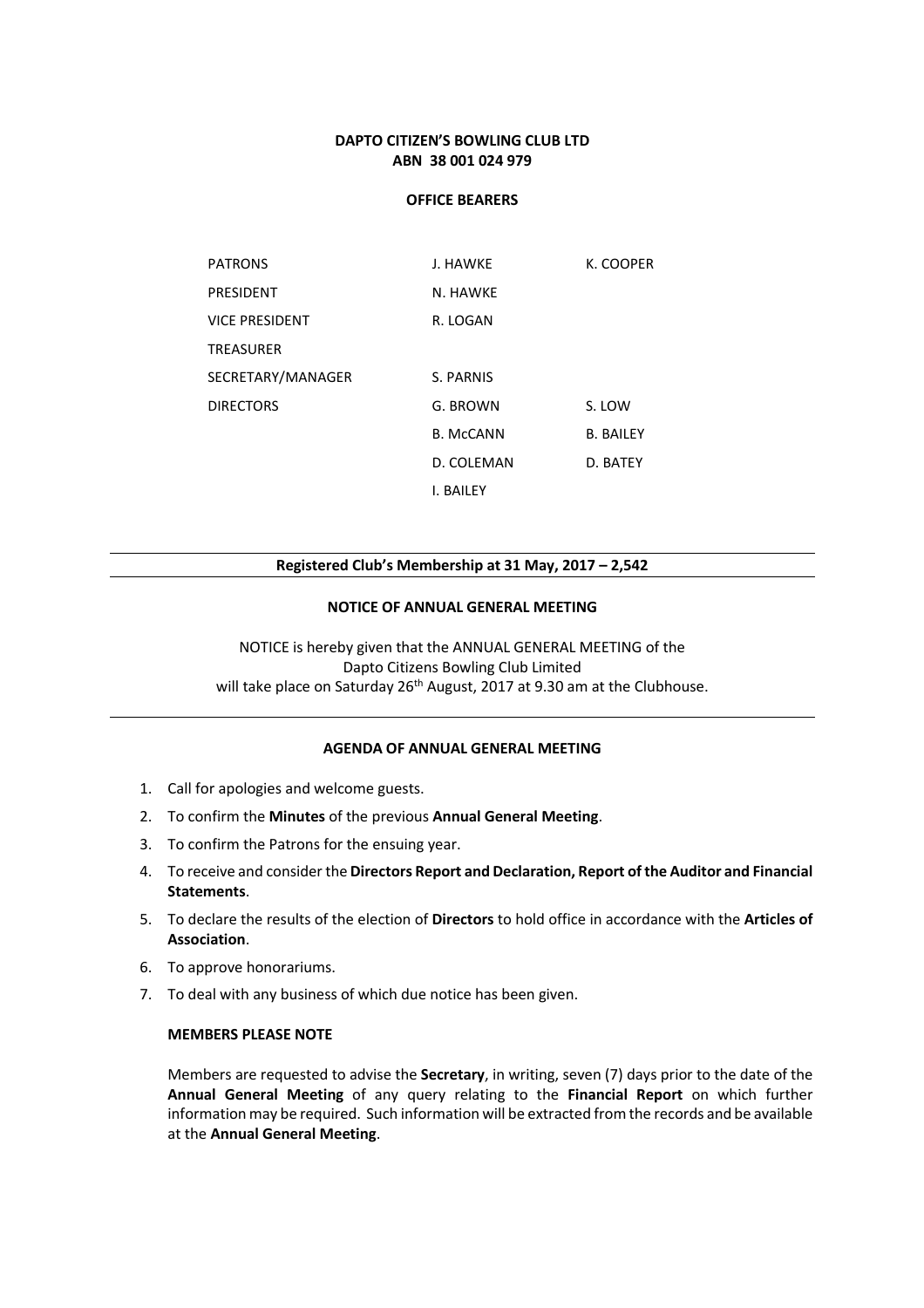#### **CLUB CHAMPIONSHIP WINNERS 2016**

| <b>MEN</b>           | <b>Winner</b>                                            | <b>Runner Up</b>                                                  |
|----------------------|----------------------------------------------------------|-------------------------------------------------------------------|
| <b>Major Singles</b> | <b>Brett Pieper</b>                                      | <b>Rick Malley</b>                                                |
|                      |                                                          |                                                                   |
| <b>Pairs</b>         | Andrew Lynn<br>Warren Haviland                           | Ernie Moane<br>Gordon West                                        |
| <b>Triples</b>       | <b>Brian Harriott</b><br>Paul Luke<br>Jarrod Hamilton    | Rod Pymont<br><b>Simon Marott</b><br>Mark Cooper                  |
| <b>Fours</b>         | P. McIver<br>I. Bailey<br>C. Green<br>T. Suckley         | R. Lawrence<br>D. Cookson<br>J. Drinkwater<br>A. Spears           |
| <b>Minor Singles</b> | Craig Thompson                                           | Derrek Batey                                                      |
| <b>Pairs</b>         | John Hellyer<br>Ian Tindal                               | Mark Sunderland<br>Wayne Ford                                     |
| <b>Mixed Pairs</b>   | Lyn Thelan<br><b>Brett Pieper</b>                        | Linda Meiser<br>Cayne Ford                                        |
| <b>WOMEN</b>         |                                                          |                                                                   |
| <b>Major Singles</b> | <b>Sally Golding</b>                                     | Sue McCormack                                                     |
| <b>Pairs</b>         | Jenette Campbell<br>Dianne Lienert                       | Linda Headington<br><b>Helen Rusten</b>                           |
| <b>Triples</b>       | Linda Headington<br><b>Helen Rusten</b><br>Julie Feltham | Sue Cox<br>Nola Turner<br>Nolene Bullen                           |
| <b>Fours</b>         | A. Grant<br>K. Gordon<br>H. Downie<br>J. Villy           | H. Quirk<br>H. Clift<br>V. Franks (Sub - M. Boyer)<br>C. Docherty |
| <b>Minor Singles</b> | Lyn Thelan                                               | Chris Ellem                                                       |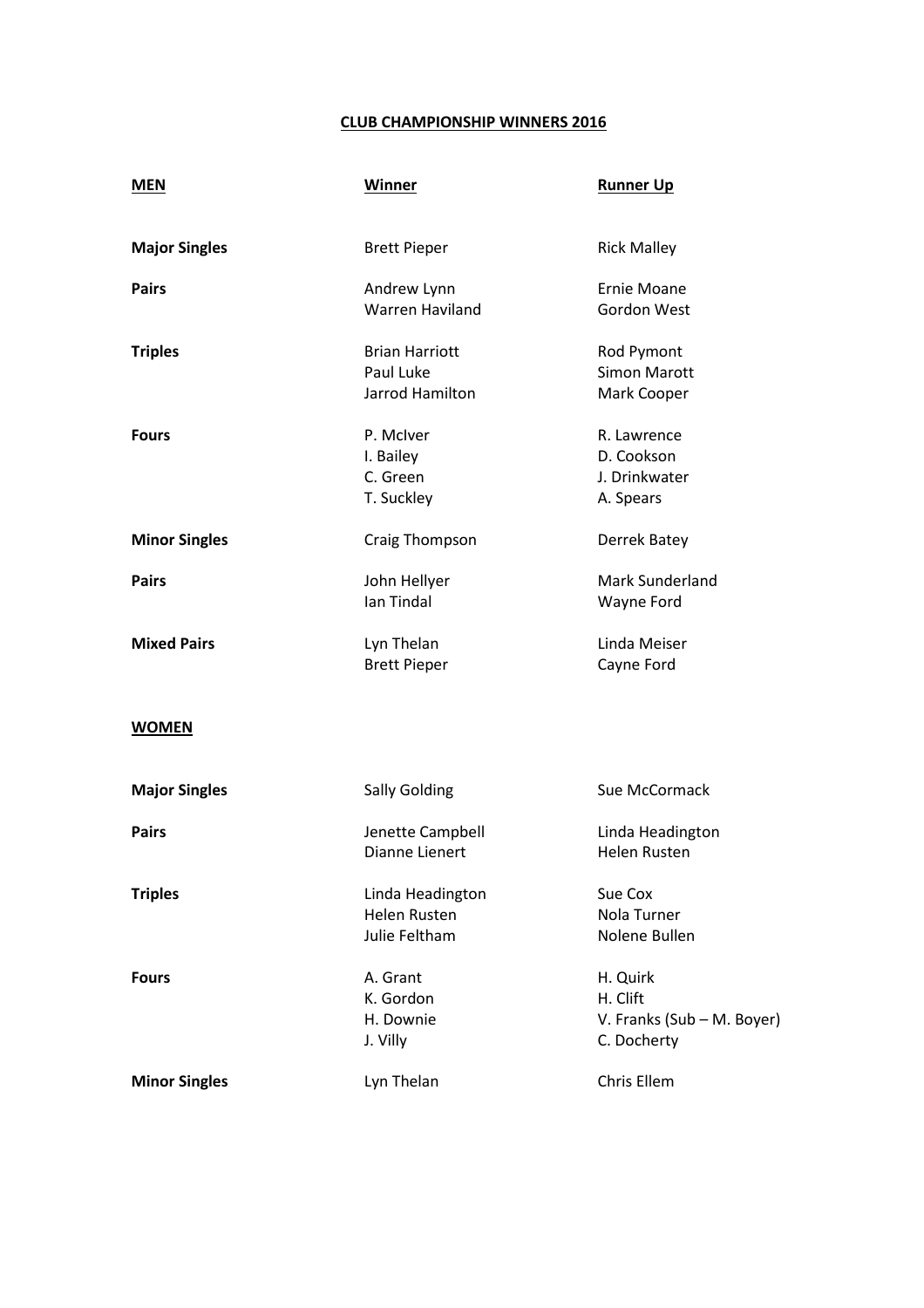**ABN: 38 001 024 979**

**Financial Statements**

**For the Year Ended 31 May 2017**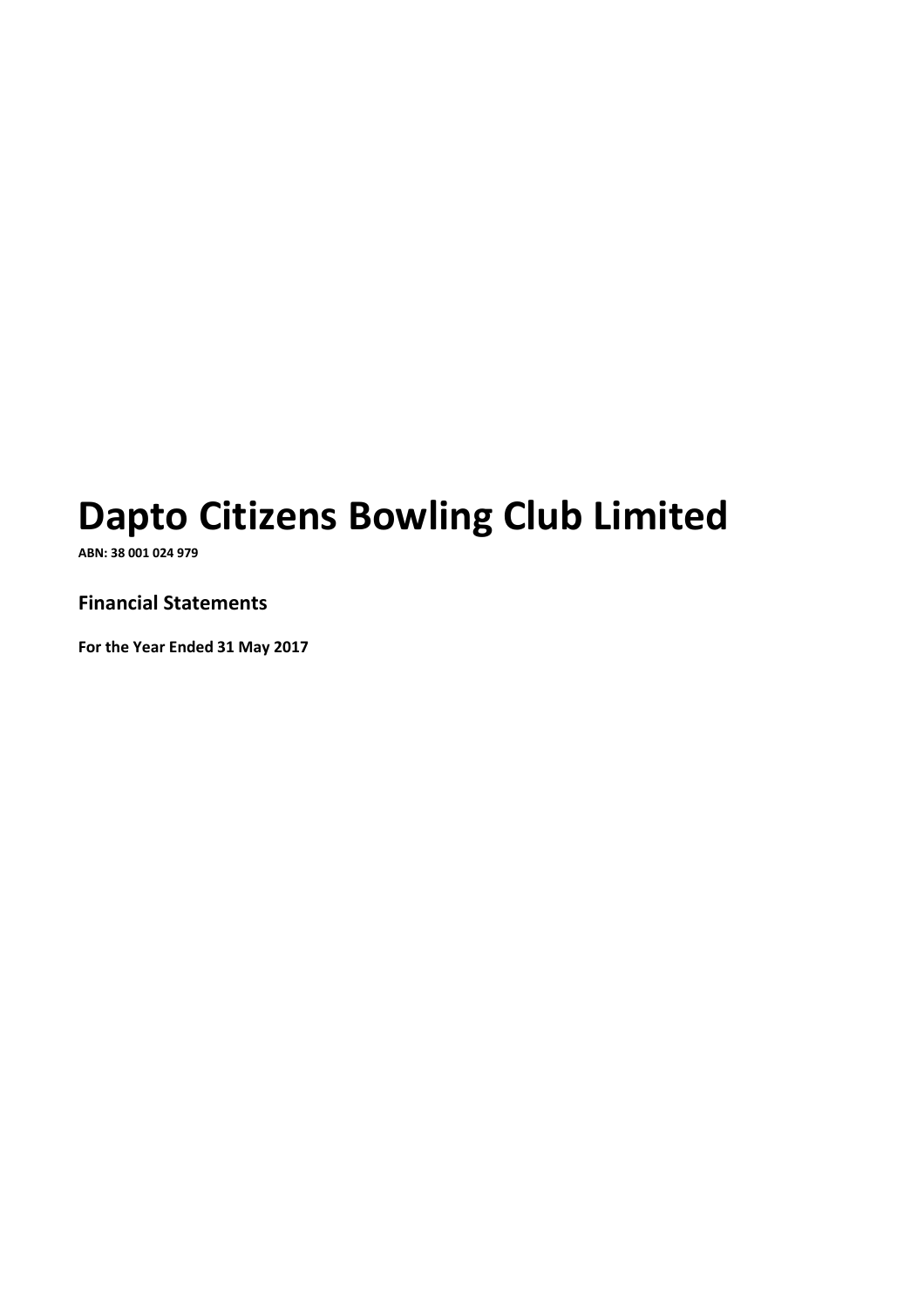**ABN: 38 001 024 979**

#### **Financial Statements**

**For the year ended 31 May 2017**

#### **Contents** Page

| President's Report                                         | 1  |
|------------------------------------------------------------|----|
| Secretary Manager's Report                                 | 2  |
| Directors' Report                                          | 3  |
| Auditor's Independence Declaration                         | 6  |
| Statement of Profit or Loss and Other Comprehensive Income | 7  |
| <b>Balance Sheet</b>                                       | 8  |
| Statement of Changes in Equity                             | 9  |
| <b>Statement of Cash Flows</b>                             | 10 |
| Notes to the Financial Statements                          | 11 |
| Directors' Declaration                                     | 27 |
| Independent Audit Report                                   | 28 |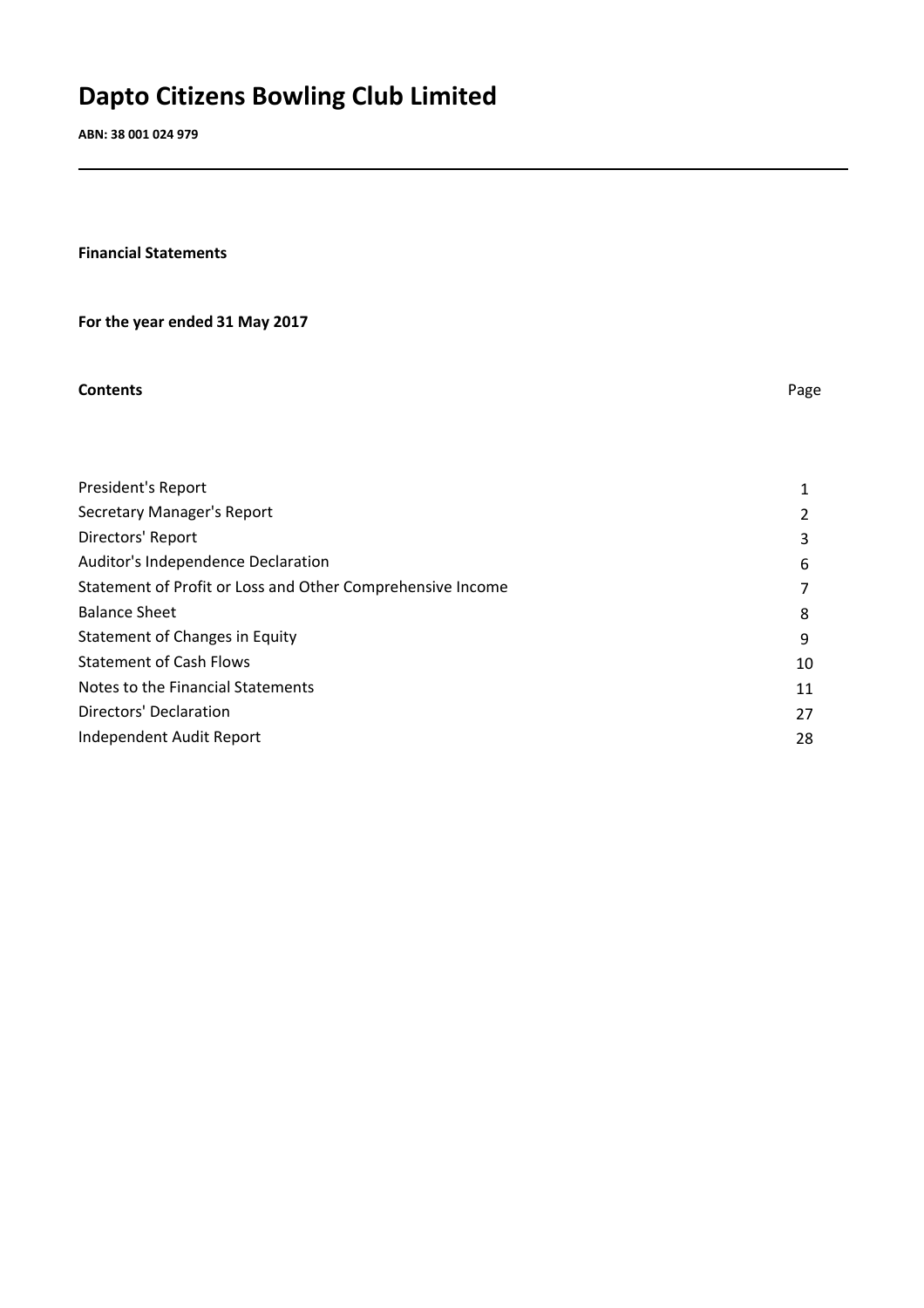**ABN: 38 001 024 979**

#### **President's Report**

To all Members

I would like to report on the progress of the Club for the period 2016-2017. We are proud to report a profit of \$458755.

I'd like to say congratulations and thank you to our Secretary/Manager Shaun Parnis, you have done an excellent job, with another great result for the club.

I'd also like to take this opportunity to say a big thank you to all staff including administration, bar and courtesy bus drivers for all their hard work and dedication to our club over the past twelve months.

I'd like to thank our Head Green Keeper- John, Jordan and Blake for the hard work they have done in maintaining our greens and getting our greens ready to the highest order.

Thanks to Brett Pieper and his helpers for their continued commitment in organising the bowls; we do appreciate the hard work involved.

To all our championship winners, Congratulations. I would also like to congratulate Brett Pieper on winning the Zone Champ of Champ Singles and the Mens number 1& 4 pennant sides representing at State. I would also like to thank all bowlers for your commitment and sportsmanship on and off the green. Good luck to all our bowlers next year.

To Madam President Chris Ellem and Lady Bowlers, congratulations on your achievements throughout the year, in particular the women involved in the number 1 Zone pennant winners and thank you for all your help throughout the year.

To all members who have lost loved ones this year I would like to extend to you and your family our deepest sympathy.

In concluding my report I would like to thank all members on the Board of Management for their ongoing support and hard work throughout the year.

**Noel Hawke President**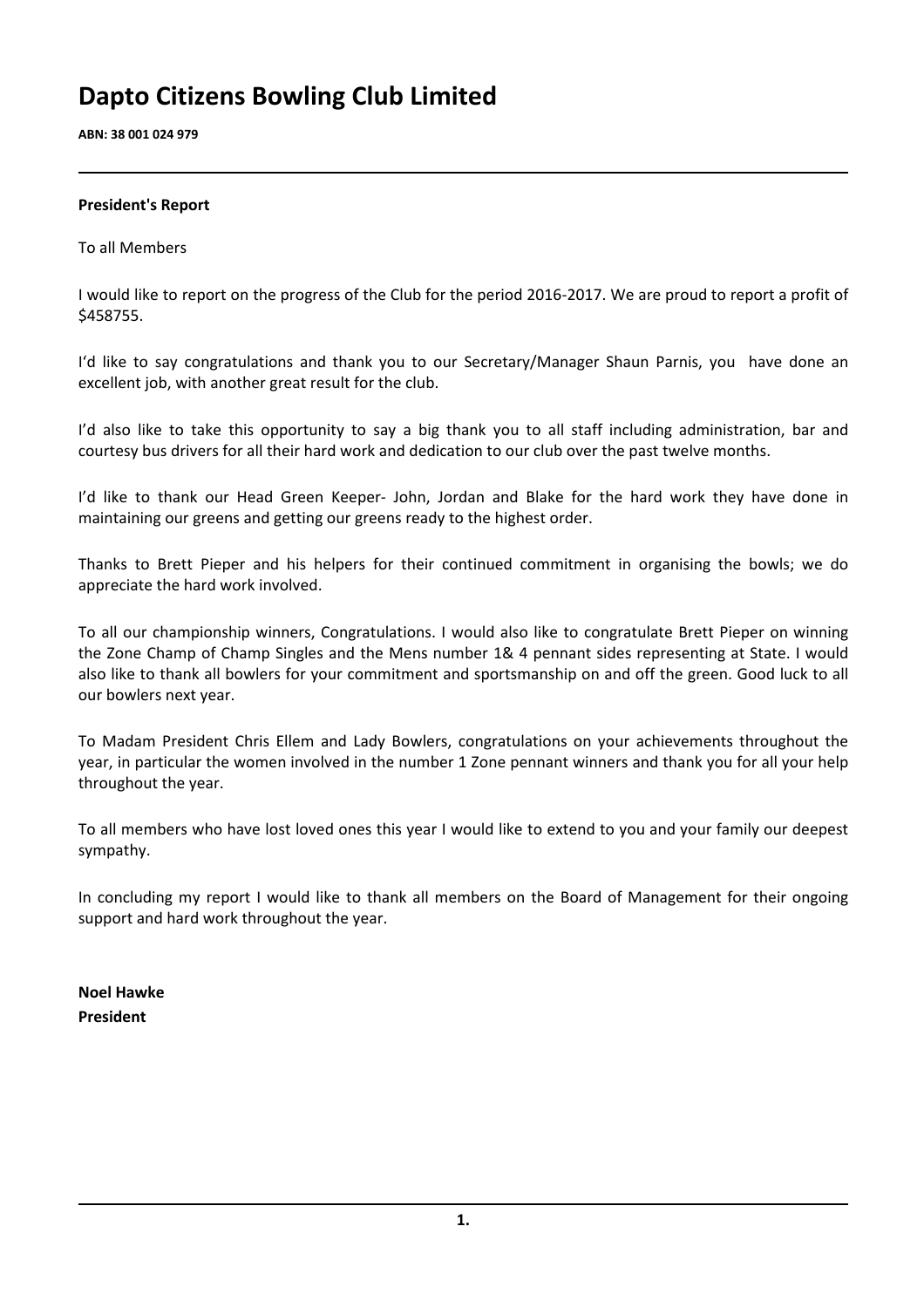**ABN: 38 001 024 979**

#### **Secretary Manager's Report**

Financial year 2016/2017 proved to be a challenging, yet successful year for the club; management and the board have continued their strong working relationship to take the club forward and to ensure the long term sustainability of the club looking into the future.

I would like to take this chance to thank Noel and the board of directors for the working relationship/environment they have provided me with throughout the year and to thank them for their support, vision and ability to work as a team to achieve these great results for the club.

On the greens, we have seen John, Jordan and Blake endure some torrential weather conditions, making life quite difficult, on that note thanks for all their hard work so that the members can enjoy the result of their dedication.

To the bar staff, who continually try to pursue to offer a better service for our members and guests, they are the frontline of the club and do a terrific job to create a welcoming atmosphere in the club.

To George Brown and Pete Millard, who together take on much of the maintenance duties around the club, again thank you.

To the volunteers of the club, who there are many, a sincere thankyou and public appreciation, your work behind the scenes is often done without thanks.

To Brett Pieper and his right hand man, Brett Bailey, thanks for all your work with the bowls, the club has a large membership and this takes a lot of commitment to ensure smooth running of a very demanding program. To the committee and members of the women's bowling club, it has been a pleasure working with you and look forward to continuing our strong relationship for the future.

Management is continually implementing strategies to achieve the goals set by the board. In a trying social environment, the club has continued to prosper. The club has taken the initiative to increase its brand and attract new members. The car giveaway was a huge success, as well as the Wacky Wednesday promotion which gave one of our members the chance to win \$500000. Management looks forward to the challenges of the upcoming year.

The club has made numerous and significant contributions to the local community throughout this year. Management and Board are readily mindful of our purpose and commitment to the local community.

Finally, to the members who support this wonderful club day in and day out, thank you. You are the foundation of this club and your support is appreciated.

**Shaun Parnis Secretary/Manager**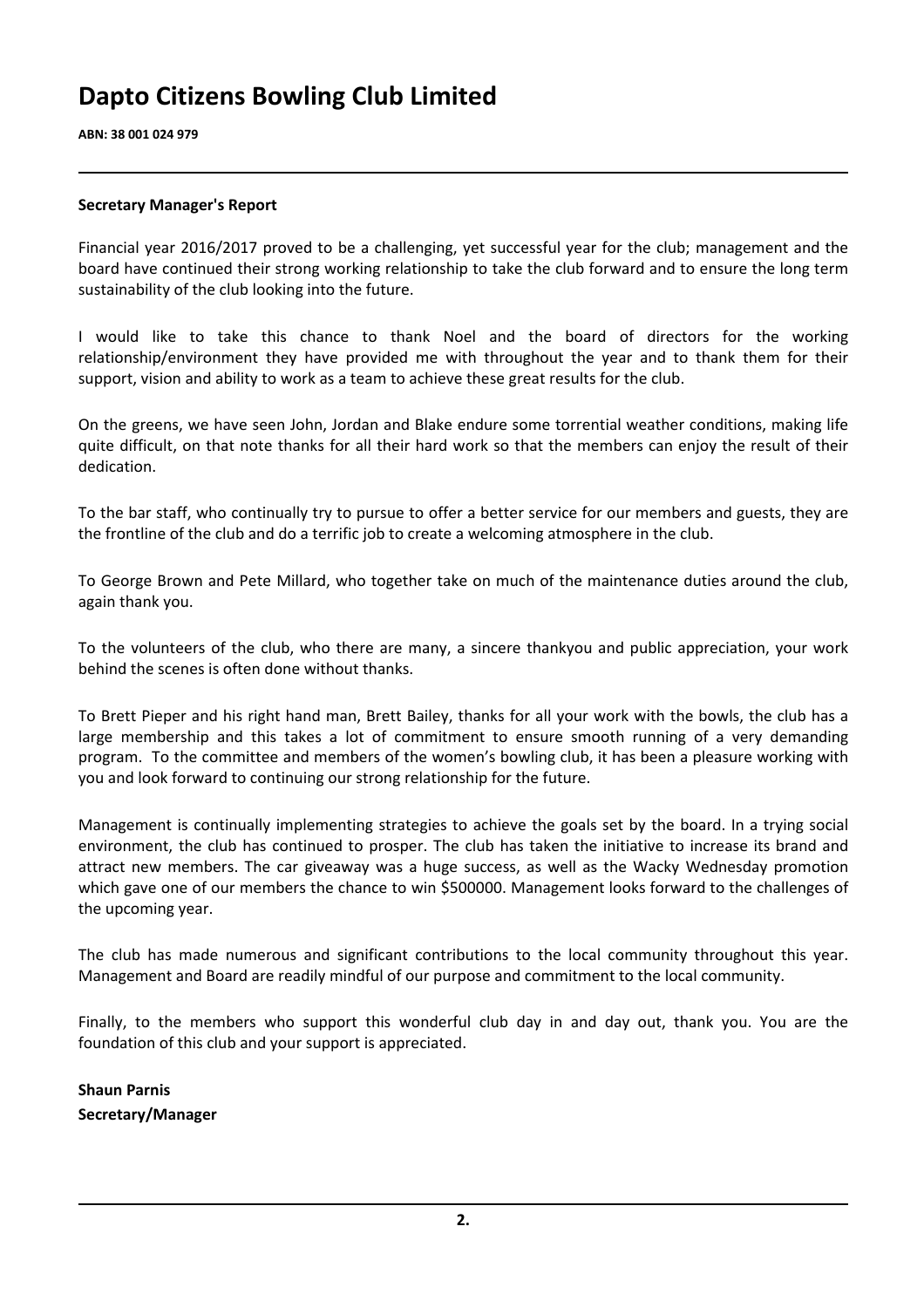**ABN: 38 001 024 979**

# **Directors' Report**

### **31 May 2017**

Your directors present their report on Dapto Citizens Bowling Club Limited for the financial year ended 31 May 2017.

#### **Information on directors**

The names of each person who has been a director during the year and to the date of this report are:

|                          |                    | Years             |                             |
|--------------------------|--------------------|-------------------|-----------------------------|
| <b>Name</b>              | <b>Office Held</b> | <b>Experience</b> | <b>Qualifications</b>       |
| N D Hawke                | President          | 20                | Retired                     |
| R Logan                  | Vice President     | 20                | Retired                     |
| D Coleman                | Director           | 4                 | Retired                     |
| J Stephen <sup>2</sup>   | Director           | 16                | Retired                     |
| G Brown                  | Director           | 15                | Retired                     |
| $G$ West <sup>2</sup>    | Director           | 4                 | Retired                     |
| I Bailey                 | Director           | 6                 | <b>Warehouse Supervisor</b> |
| S Low                    | Director           | 4                 | Retired                     |
| <b>B</b> McCann          | Director           | 2                 | Retired                     |
| $B$ J Paull <sup>2</sup> | <b>Treasurer</b>   | 26                | Retired                     |
| D Batey                  | Director           | 8                 | Retired                     |
| B Bailey <sup>1</sup>    | Director           | 1                 | Retired                     |

1 Appointed 28th August 2016

2 Not reappointed 28th August 2016

Directors have been in office since the start of the financial year to the date of this report unless otherwise stated.

#### **Review of operations**

The profit of the Company the year amounted to \$458,755 (2016: \$516,583).

# **Principal activities**

The principal activities of Dapto Citizens Bowling Club Limited during the financial year were to maintain and conduct a Bowling Club for the accommodation of the members of the Club, to promote the game of Bowls and to encourage social activities between the members of the Club.

No significant changes in the nature of the entity's activity occurred during the financial year.

# **Short term objectives**

The Company's short term objectives are to continue to provide quality facilities for the benefit of members and guests.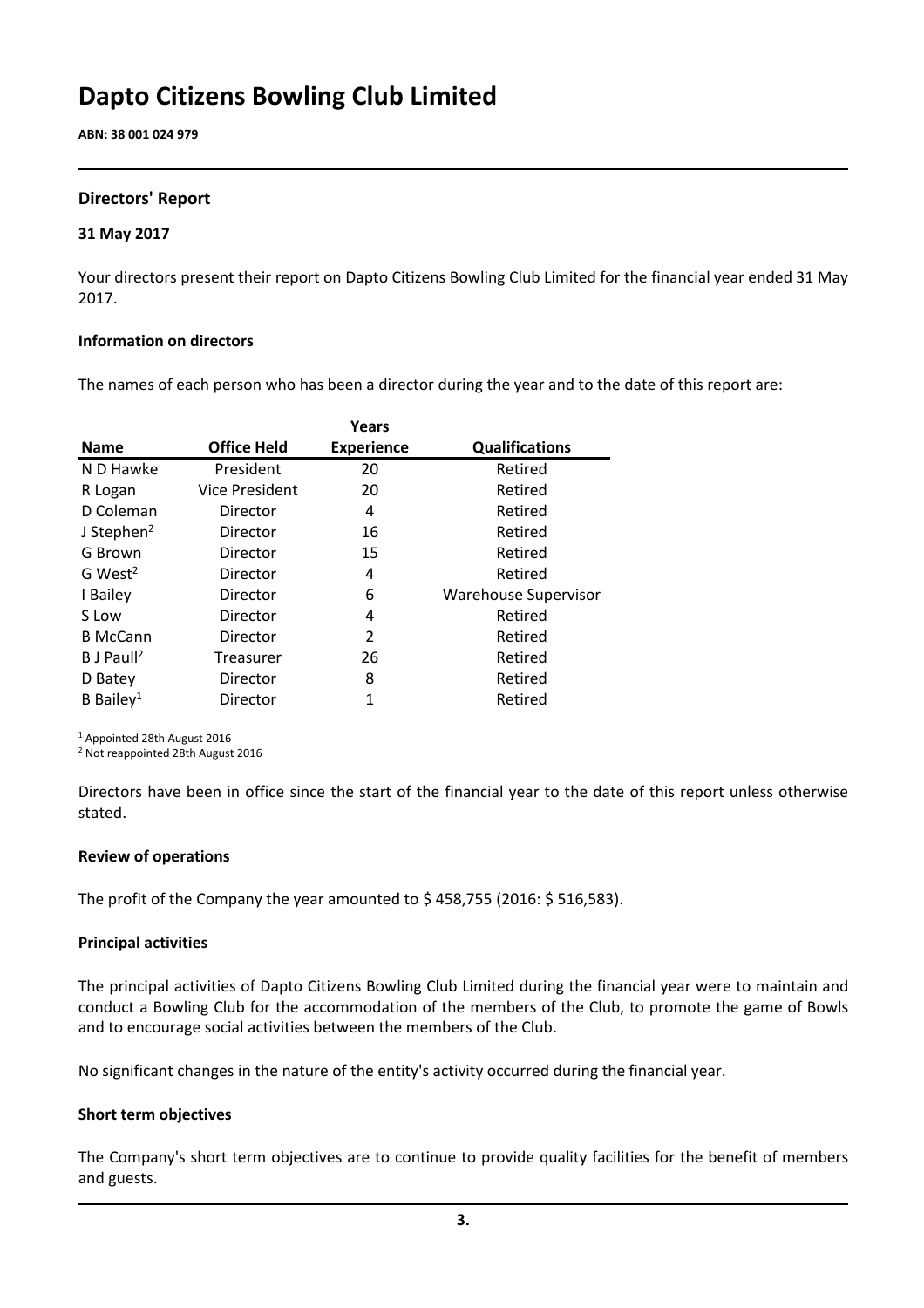**ABN: 38 001 024 979**

### **Directors' Report**

#### **31 May 2017**

#### **Long term objectives**

From a long-term perspective, the Company seeks to improve the facilities and services that we can offer to our members.

#### **Strategy for achieving the objectives**

To achieve these objectives, the Company has adopted the following strategies:

- implement cost cutting measures to areas that are deemed non-value added; and
- to overview current activities of the Club and diversify into different activities that will appeal to many in the local community.

#### **Members guarantee**

Dapto Citizens Bowling Club Limited is a company limited by guarantee. In the event of, and for the purpose of winding up of the company, the amount capable of being called up from each members and any person or association who ceased to be a member in the year prior to the winding up, is limited to \$10, subject to the provisions of the company's constitution.

At 31 May 2017 the collective liability of members was \$ 25,420 (2016: \$ 26,320).

#### **Meetings of directors**

During the financial year, 12 meetings of directors were held. Attendances by each director during the year were as follows:

|                           | <b>Number</b>         |
|---------------------------|-----------------------|
| <b>Number</b><br>attended | eligible to<br>attend |
| 12                        | 12                    |
| 11                        | 12                    |
| 10                        | 12                    |
| $\overline{2}$            | 3                     |
| 10                        | 12                    |
| $\mathfrak{p}$            | 3                     |
| 12                        | 12                    |
| 12                        | 12                    |
| 11                        | 12                    |
| 3                         | 3                     |
| 11                        | 12                    |
| 11                        | 12                    |
|                           |                       |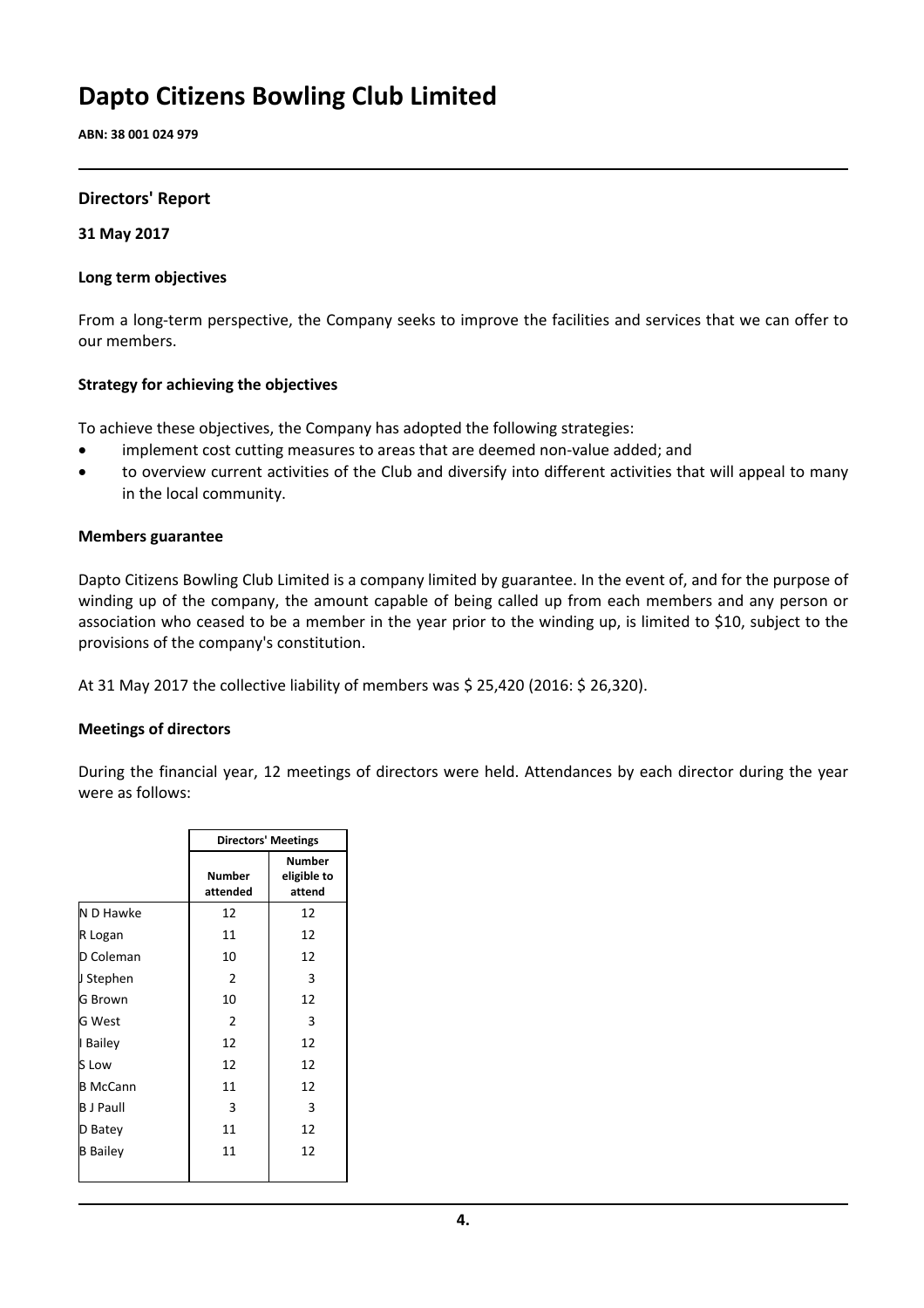**ABN: 38 001 024 979**

# **Directors' Report**

# **31 May 2017**

#### **Non-audit services**

The Board of Directors, is satisfied that the provision of non-audit services during the year is compatible with the general standard of independence for auditors imposed by the *Corporations Act 2001*. The Directors are satisfied that these services disclosed in the notes to the financial statements did not compromise the external auditor's independence for the following reasons:

- all non-audit services are reviewed and approved by the Board prior to commencement to ensure they do not adversely affect the integrity and objectivity of the auditor; and
- the nature of services provided does not compromise the general principles relating to auditor independence in accordance with APES 110: Code of Ethics for Professional Accountants set by the Accounting Professional and Ethical Standards Board.

#### **Auditor's independence declaration**

The lead auditor's independence declaration in accordance with section 307C of the *Corporations Act 2001*, for the year ended 31 May 2017 has been received and can be found on page of the financial report.

Signed in accordance with a resolution of the Board of Directors:

**N D Hawke Director**

Dated 25 July 2017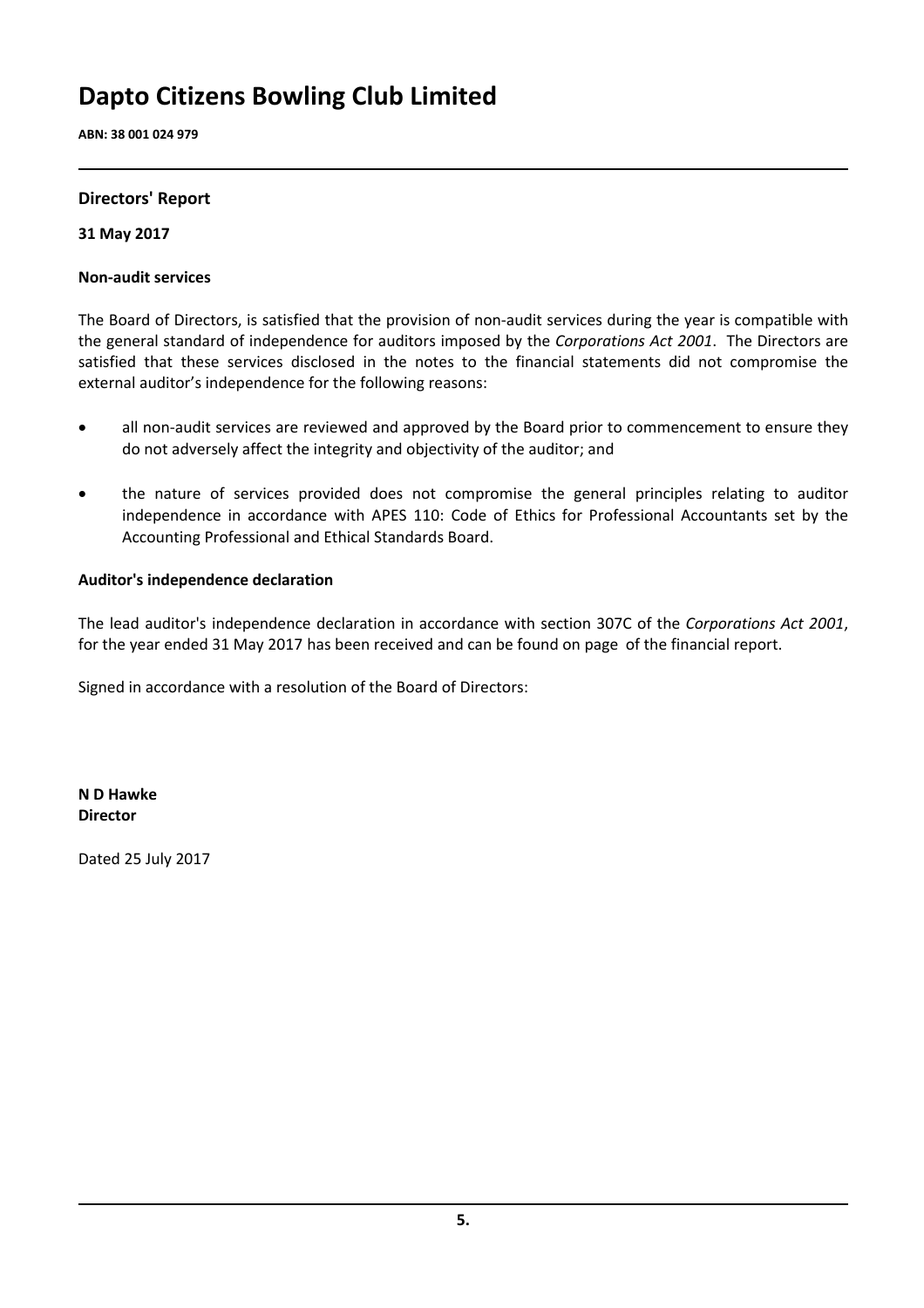

# **Auditor's Independence Declaration under Section 307C of the Corporations Act 2001 to the Directors of Dapto Citizens Bowling Club Limited**

I declare that, to the best of my knowledge and belief, during the year ended 31 May 2017, there have been:

- (i) no contraventions of the auditor independence requirements as set out in the *Corporations Act 2001* in relation to the audit; and
- (ii) no contraventions of any applicable code of professional conduct in relation to the audit.

Daley & Co Chartered Accountants

Michael Mundt Partner

25 July 2017

Wollongong

Liability limited by a scheme approved under Professional Standards Legislation.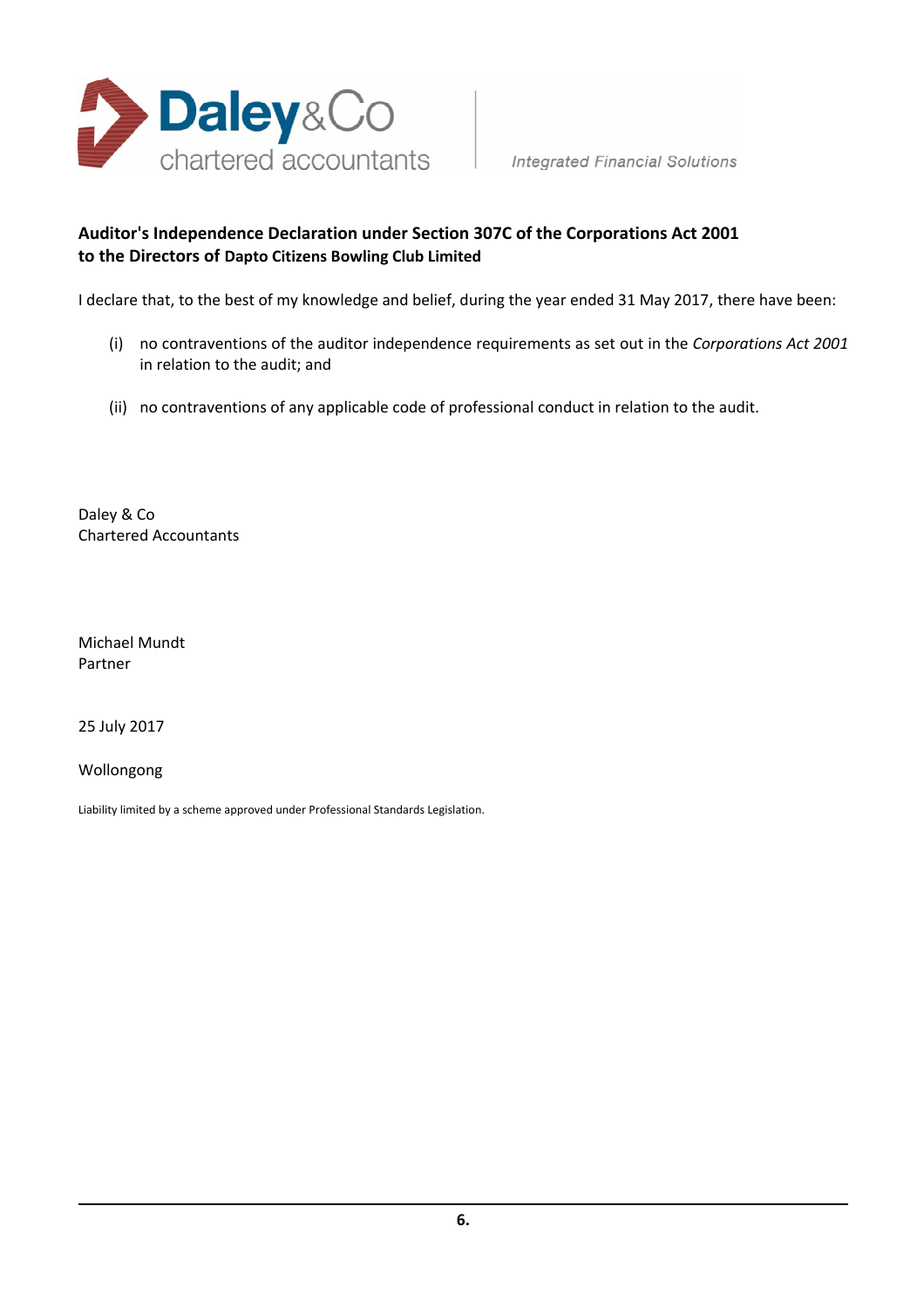**ABN: 38 001 024 979**

# **Statement of Profit or Loss and Other Comprehensive Income**

# **For the Year Ended 31 May 2017**

|                                         |             | 2017       | 2016       |
|-----------------------------------------|-------------|------------|------------|
|                                         | <b>Note</b> | \$         | \$         |
| Revenue                                 | 4           | 3,750,577  | 3,828,452  |
| Other income                            | 4           | 49,963     | 63,146     |
| Bar trading - cost of sales             |             | (723, 832) | (710, 416) |
| Bar trading - operating costs           |             | (442, 300) | (430, 410) |
| Poker machine - operating expenses      |             | (415, 396) | (425, 623) |
| Bowling and green expenses              |             | (374, 907) | (381, 792) |
| Promotions and member benefits expense  |             | (170, 293) | (168, 897) |
| Keno, TAB and bingo expense             |             | (130, 878) | (134, 716) |
| Raffle expenses                         |             | (124, 453) | (153, 921) |
| Occupancy costs                         |             | (303, 605) | (313, 452) |
| Finance costs                           |             | (230)      | (18, 821)  |
| Administrative expenses                 |             | (551, 741) | (553, 232) |
| Other expenses                          |             | (104, 150) | (83, 735)  |
| <b>Result for the year</b>              |             | 458,755    | 516,583    |
| Other comprehensive income for the year |             |            |            |
| Total comprehensive income for the year |             | 458,755    | 516,583    |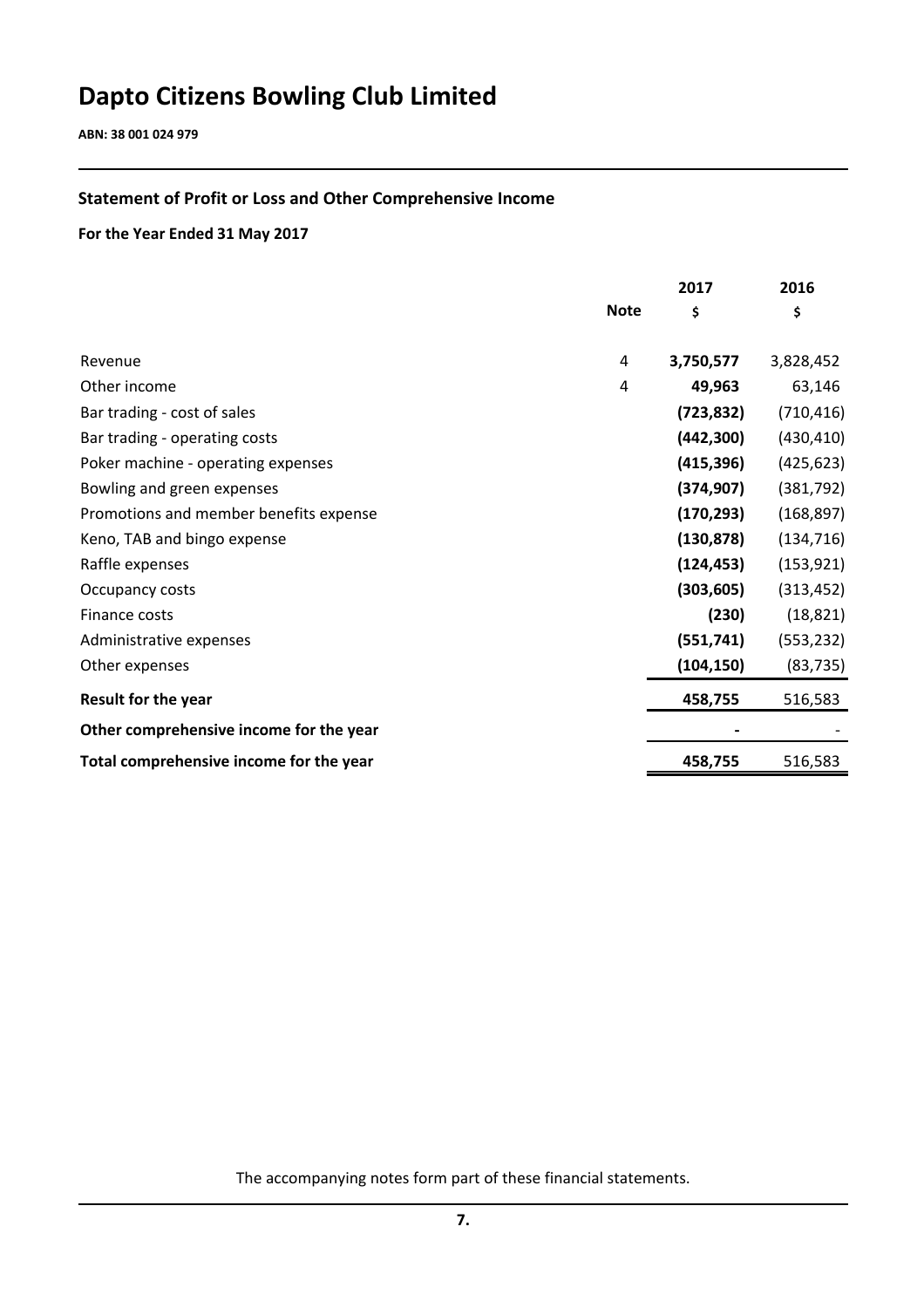**ABN: 38 001 024 979**

# **Balance Sheet**

**As at 31 May 2017**

|                                  |             | 2017      | 2016      |
|----------------------------------|-------------|-----------|-----------|
|                                  | <b>Note</b> | \$        | \$        |
| <b>ASSETS</b>                    |             |           |           |
| <b>CURRENT ASSETS</b>            |             |           |           |
| Cash and cash equivalents        | 6           | 1,016,875 | 553,673   |
| Trade and other receivables      | 7           | 12,924    | 11,582    |
| Inventories                      | 8           | 68,016    | 66,233    |
| Other assets                     | 9           | 26,622    | 24,048    |
| <b>TOTAL CURRENT ASSETS</b>      |             | 1,124,437 | 655,536   |
| NON-CURRENT ASSETS               |             |           |           |
| Property, plant and equipment    | 10          | 4,739,095 | 3,996,169 |
| Intangible assets                | 11          | 234,710   | 234,710   |
| TOTAL NON-CURRENT ASSETS         |             | 4,973,805 | 4,230,879 |
| <b>TOTAL ASSETS</b>              |             | 6,098,242 | 4,886,415 |
| <b>LIABILITIES</b>               |             |           |           |
| <b>CURRENT LIABILITIES</b>       |             |           |           |
| Trade and other payables         | 12          | 928,939   | 319,494   |
| <b>Borrowings</b>                | 13          | 102,402   | 13,126    |
| Employee benefits                | 14          | 114,667   | 103,005   |
| <b>TOTAL CURRENT LIABILITIES</b> |             | 1,146,008 | 435,625   |
| <b>NON-CURRENT LIABILITIES</b>   |             |           |           |
| <b>Borrowings</b>                | 13          | 35,001    |           |
| Employee benefits                | 14          | 29,810    | 22,122    |
| TOTAL NON-CURRENT LIABILITIES    |             | 64,811    | 22,122    |
| <b>TOTAL LIABILITIES</b>         |             | 1,210,819 | 457,747   |
| <b>NET ASSETS</b>                |             | 4,887,423 | 4,428,668 |
|                                  |             |           |           |
| <b>EQUITY</b>                    |             |           |           |
| <b>Retained earnings</b>         |             | 4,887,423 | 4,428,668 |
| <b>TOTAL EQUITY</b>              |             | 4,887,423 | 4,428,668 |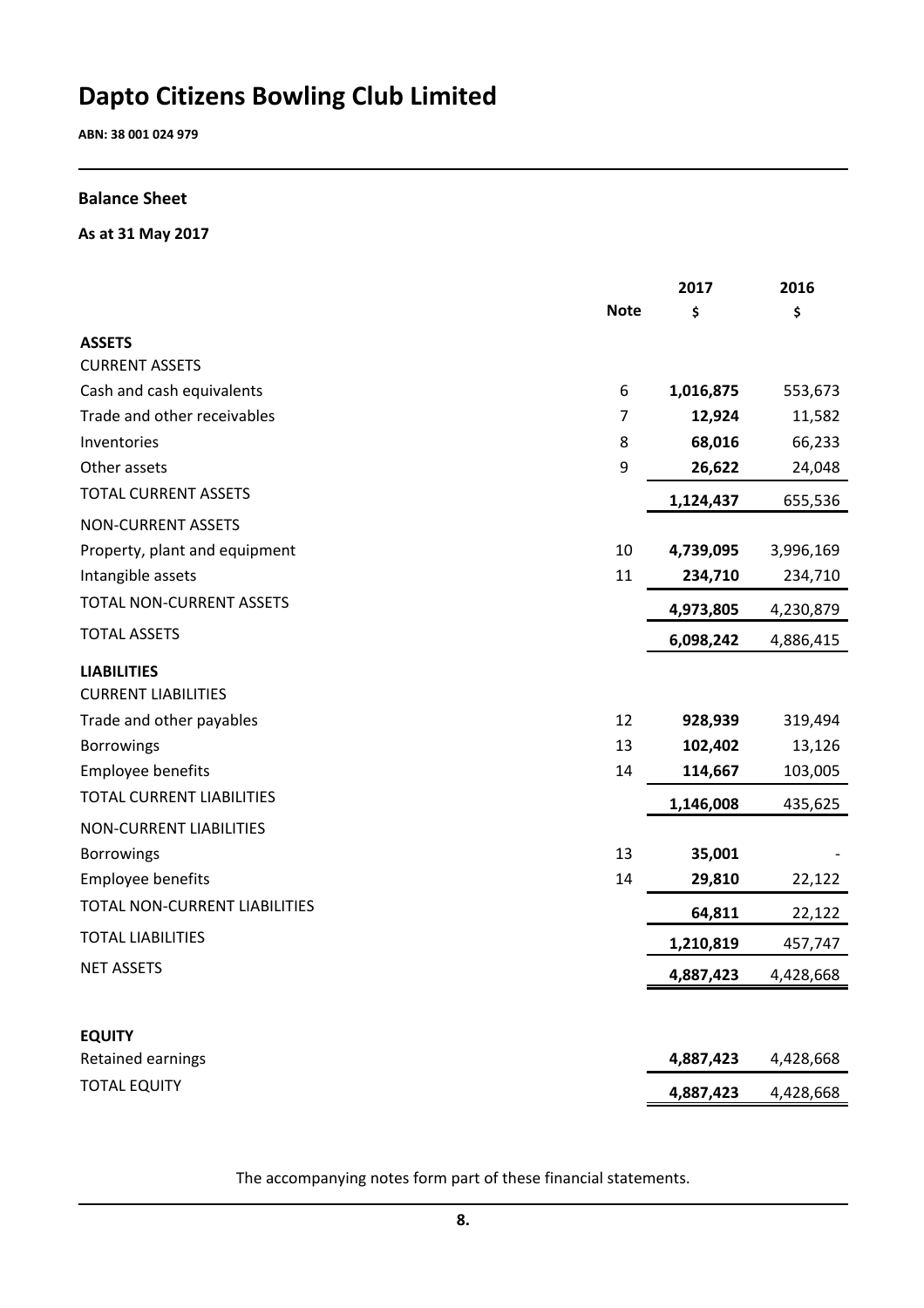**ABN: 38 001 024 979**

# **Statement of Changes in Equity**

**For the Year Ended 31 May 2017**

|                                                           | <b>Retained</b><br><b>Earnings</b> |
|-----------------------------------------------------------|------------------------------------|
|                                                           | \$                                 |
| Balance at 1 June 2015                                    | 3,919,115                          |
| Profit attributable to members of the entity              | 516,583                            |
| Retrospective adjustment upon change in accounting policy | (7,030)                            |
| Balance at 31 May 2016                                    | 4,428,668                          |
|                                                           |                                    |
| Profit attributable to members of the entity              | 458,755                            |
| Balance at 31 May 2017                                    | 4,887,423                          |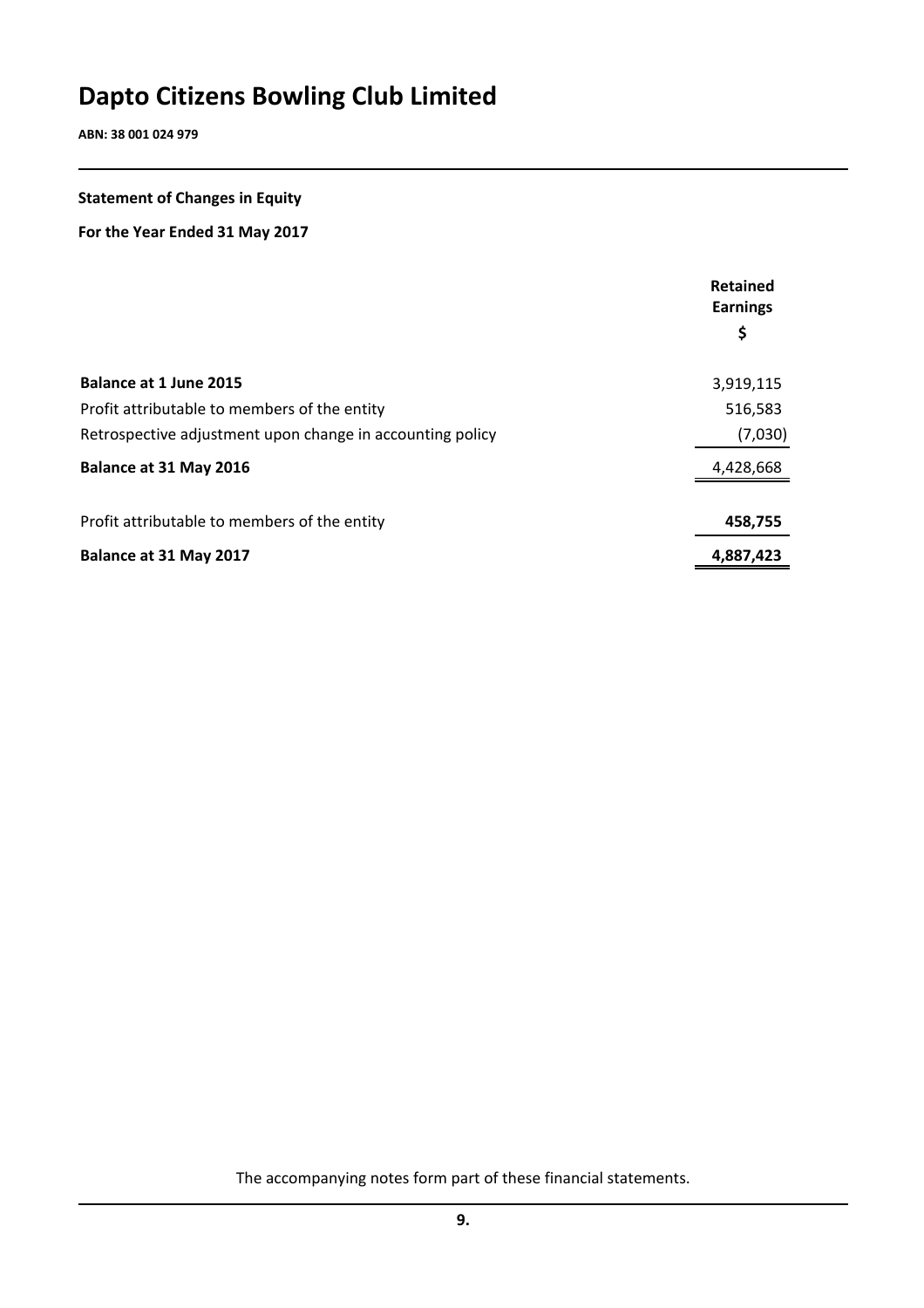**ABN: 38 001 024 979**

# **Statement of Cash Flows**

### **For the Year Ended 31 May 2017**

|                                                     | <b>Note</b> | 2017<br>\$  | 2016<br>\$  |
|-----------------------------------------------------|-------------|-------------|-------------|
| <b>CASH FLOWS FROM OPERATING ACTIVITIES:</b>        |             |             |             |
| Receipts from customers                             |             | 4,209,189   | 4,290,926   |
| Payments to suppliers and employees                 |             | (3,485,497) | (3,482,391) |
| Finance costs                                       |             | (230)       | (18, 821)   |
| Net cash provided by operating activities           | 18(a)       | 723,462     | 789,714     |
| <b>CASH FLOWS FROM INVESTING ACTIVITIES:</b>        |             |             |             |
| Purchase of property, plant and equipment           |             | (279, 533)  | (175, 828)  |
| Proceeds from sale of property, plant and equipment |             |             | 28,280      |
| Net cash used by investing activities               |             | (279, 533)  | (147, 548)  |
| <b>CASH FLOWS FROM FINANCING ACTIVITIES:</b>        |             |             |             |
| Proceeds from borrowings                            |             | 59,880      |             |
| Repayment of borrowings                             |             | (40,607)    | (545, 179)  |
| Net cash provided/(used) by financing activities    |             | 19,273      | (545, 179)  |
| Net increase in cash and cash equivalents held      |             | 463,202     | 96,987      |
| Cash and cash equivalents at beginning of year      |             | 553,673     | 456,686     |
| Cash and cash equivalents at end of financial year  | 6           | 1,016,875   | 553,673     |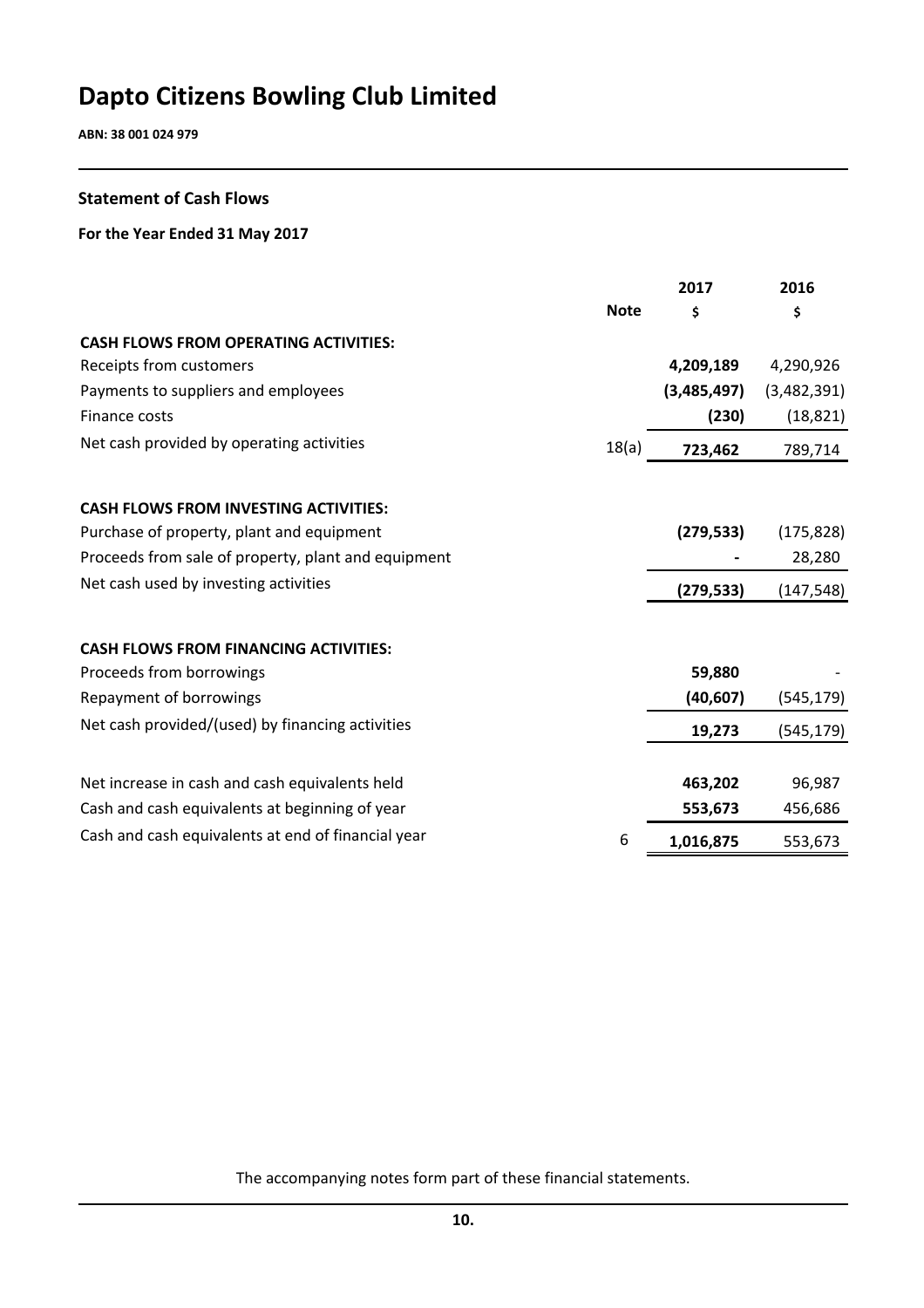**ABN: 38 001 024 979**

# **Notes to the Financial Statements**

### **For the Year Ended 31 May 2017**

The financial report covers Dapto Citizens Bowling Club Limited as an individual entity. Dapto Citizens Bowling Club Limited is a not-for-profit Company limited by guarantee, incorporated and domiciled in Australia.

The functional and presentation currency of Dapto Citizens Bowling Club Limited is Australian dollars.

Comparatives are consistent with prior years, unless otherwise stated.

#### **1. Basis of Preparation**

The financial statements are general purpose financial statements that have been prepared in accordance with the Australian Accounting Standards - Reduced Disclosure Requirements and the *Corporations Act 2001*.

The financial statements have been prepared on an accruals basis and are based on historical costs modified, where applicable, by the measurement at fair value of selected non-current assets, financial assets and financial liabilities.

Significant accounting policies adopted in the preparation of these financial statements are presented below and are consistent with prior reporting periods unless otherwise stated.

#### **2. Summary of Significant Accounting Policies**

#### **(a) Revenue and other income**

Revenue is recognised when the amount of the revenue can be measured reliably, it is probable that economic benefits associated with the transaction will flow to the Company and specific criteria relating to the type of revenue as noted below, has been satisfied.

Revenue is measured at the fair value of the consideration received or receivable and is presented net of returns, discounts and rebates.

All revenue is stated net of the amount of goods and services tax (GST).

#### **Sale of goods**

Revenue from the sale of goods is recognised at the point of delivery as this corresponds to the transfer of significant risks and rewards of ownership of the goods and the cessation of all involvement in those goods.

#### **Donations**

Donations and bequests are recognised as revenue when received.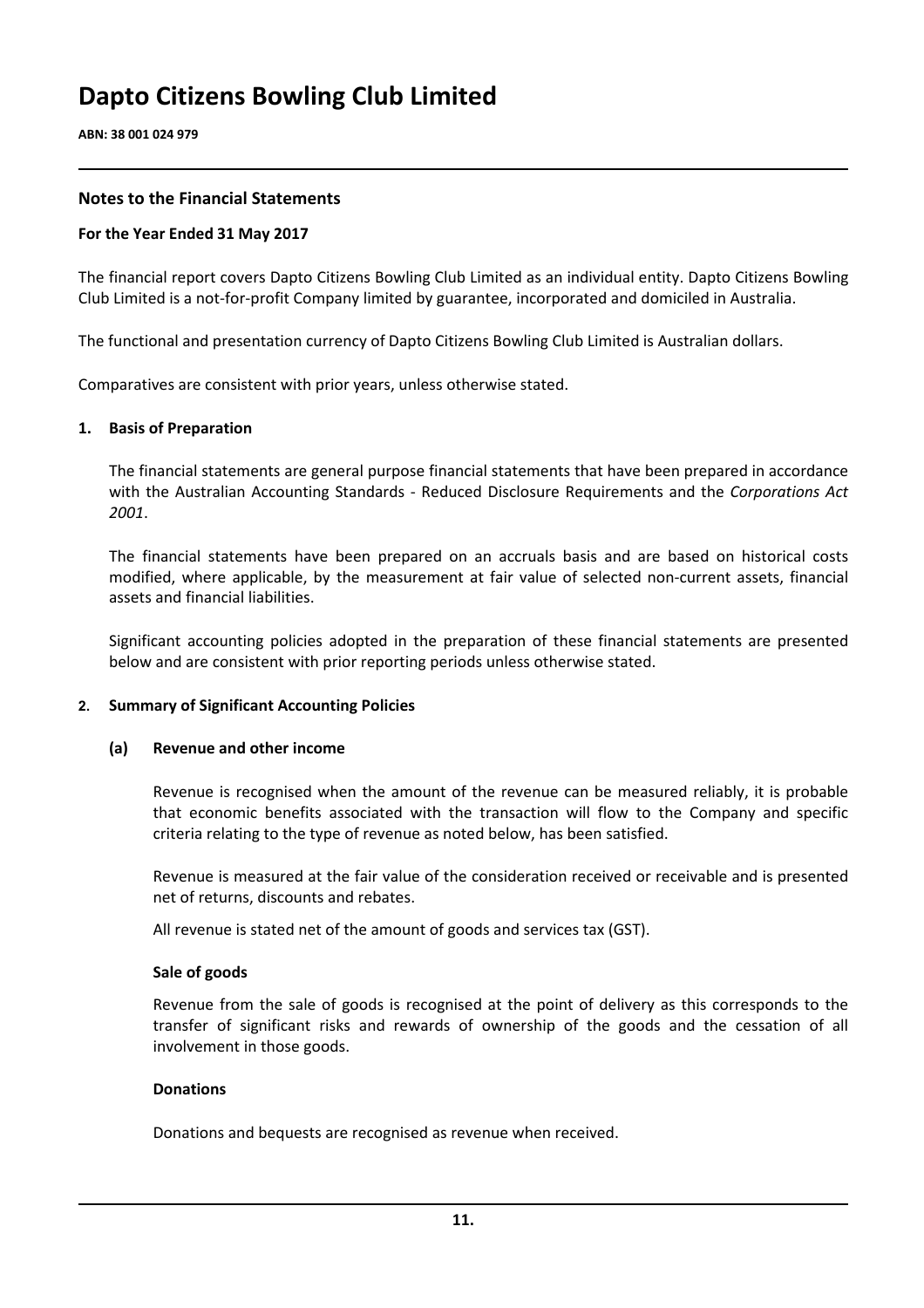**ABN: 38 001 024 979**

# **Notes to the Financial Statements**

#### **For the Year Ended 31 May 2017**

#### **2. Summary of Significant Accounting Policies**

#### **(a) Revenue and other income**

#### **Interest revenue**

Interest revenue is recognised using the effective interest rate method, which for floating rate financial assets is the rate inherent in the instrument.

#### **Rental income**

Rental income is recognised on a straight-line basis over a period of the lease term so as to reflect a constant periodic rate of return on the net investment.

#### **Subscriptions**

Revenue from the provision of membership subscriptions is recognised in the year to which the membership relates.

#### **(b) Borrowing costs**

Borrowing costs are recognised as an expense in the period in which it incurs them.

#### **(c) Income tax**

The Company is exempt from income tax under Division 50 of the *Income Tax Assessment Act 1997*.

# **(d) Cash and cash equivalents**

Cash and cash equivalents comprises cash on hand, demand deposits and short-term investments which are readily convertible to known amounts of cash and which are subject to an insignificant risk of change in value.

# **(e) Leases**

Leases of fixed assets where substantially all the risks and benefits incidental to the ownership of the asset, but not the legal ownership that are transferred to the Company are classified as finance leases.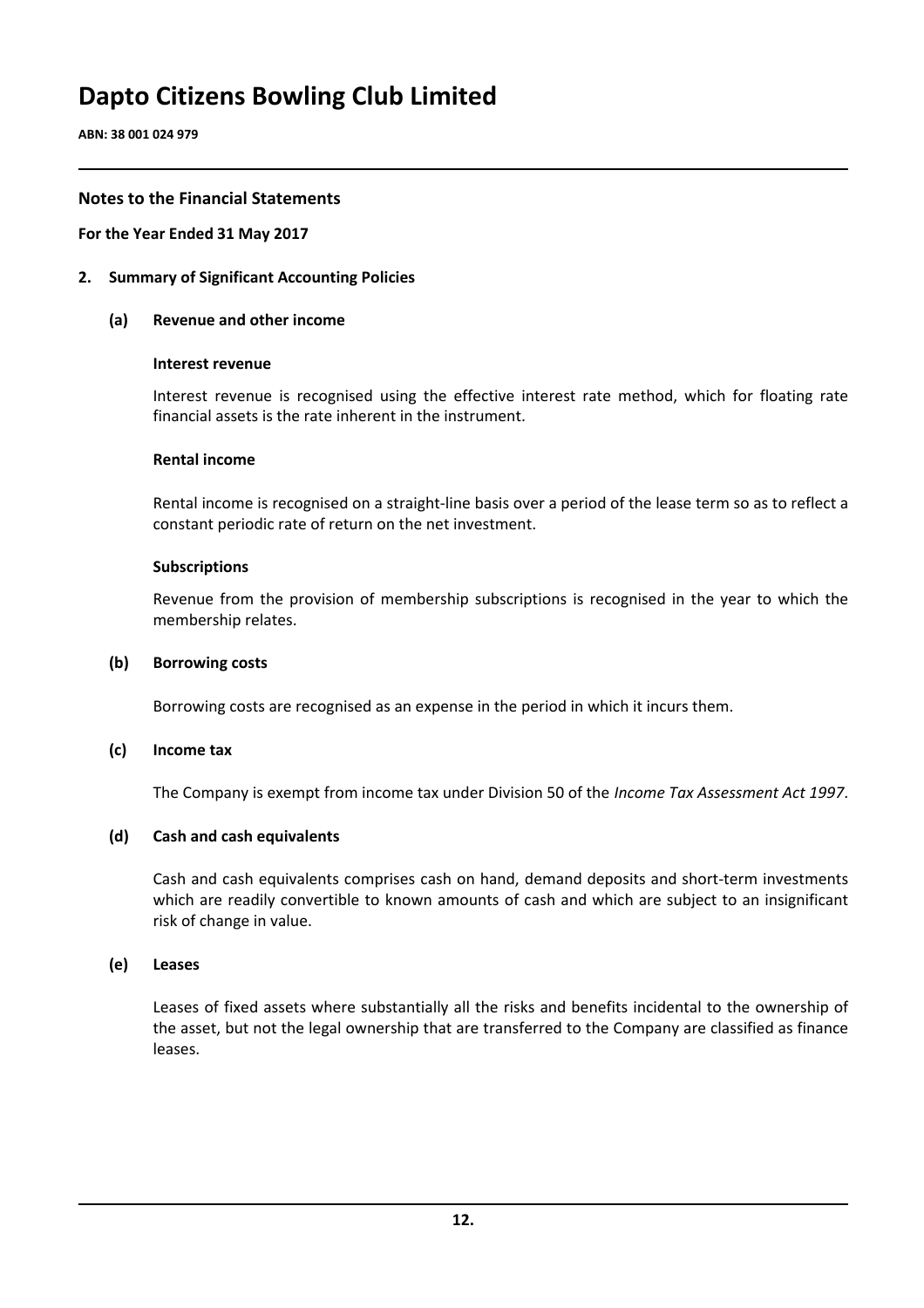**ABN: 38 001 024 979**

# **Notes to the Financial Statements**

### **For the Year Ended 31 May 2017**

### **2. Summary of Significant Accounting Policies**

#### **(e) Leases**

Finance leases are capitalised by recording an asset and a liability at the lower of the amounts equal to the fair value of the leased property or the present value of the minimum lease payments, including any guaranteed residual values. Lease payments are allocated between the reduction of the lease liability and the lease interest expense for the period.

Lease payments for operating leases, where substantially all of the risks and benefits remain with the lessor, are charged as expenses on a straight-line basis over the life of the lease term.

#### **(f) Inventories**

Inventories are measured at the lower of cost and net realisable value. Cost of inventory is determined using the first-in-first-out basis and is net of any rebates and discounts received.

Net realisable value is the estimated selling price in the ordinary course of business, less the estimated costs of completion and the costs necessary to make the sale. Net realisable value is estimated using the most reliable evidence available at the reporting date and inventory is written down through an obsolescence provision if necessary.

# **(g) Property, plant and equipment**

Each class of property, plant and equipment is carried at cost less, where applicable, any accumulated depreciation and impairment.

Where the cost model is used, the asset is carried at its cost less any accumulated depreciation and any impairment losses. Costs include purchase price, other directly attributable costs and the initial estimate of the costs of dismantling and restoring the asset, where applicable.

#### **Depreciation**

Property, plant and equipment, excluding freehold land, is depreciated on a straight-line and reducing balance basis over the assets useful life to the Company, commencing when the asset is ready for use.

Leased assets and leasehold improvements are amortised over the shorter of either the unexpired period of the lease or their estimated useful life.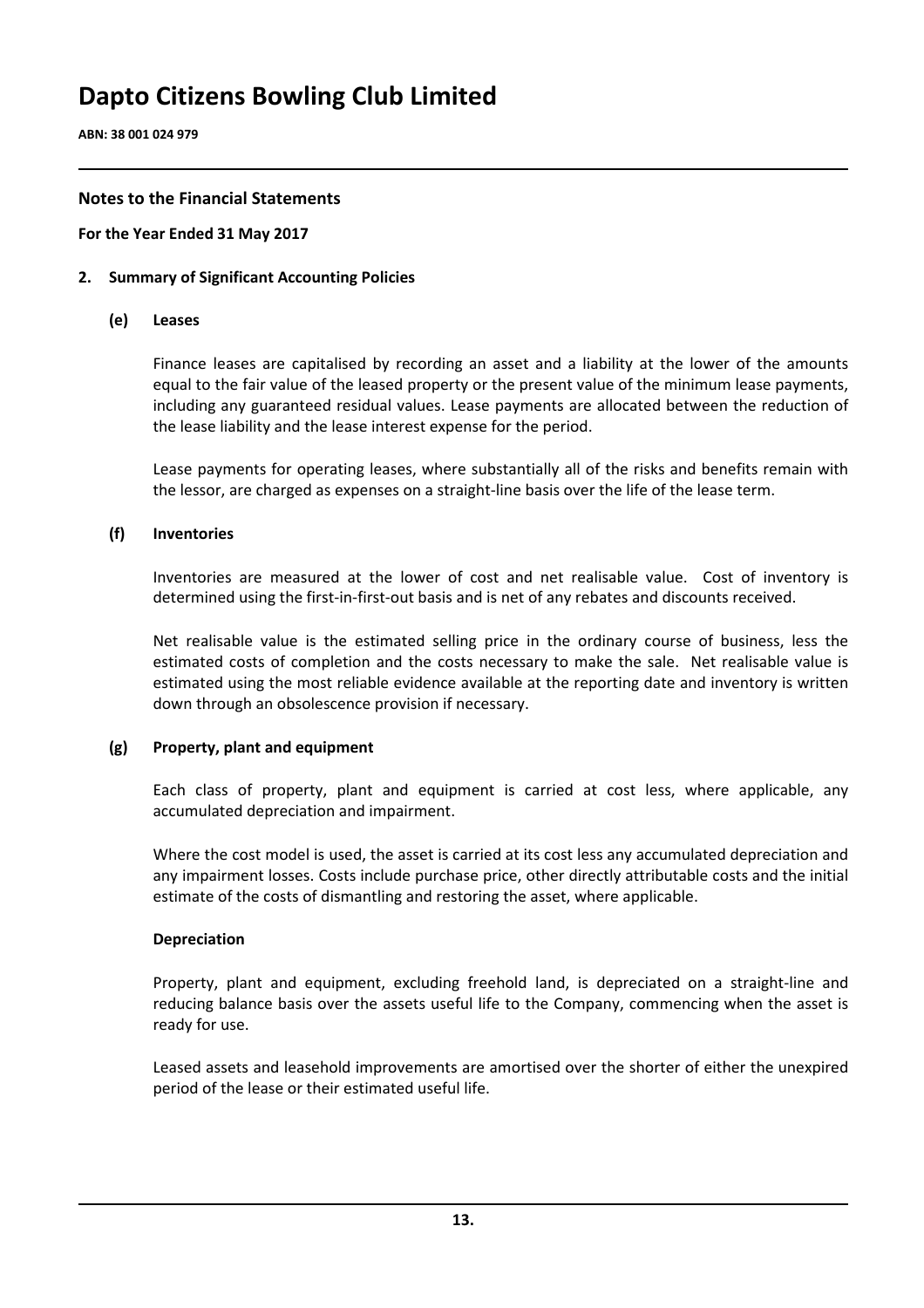**ABN: 38 001 024 979**

# **Notes to the Financial Statements**

### **For the Year Ended 31 May 2017**

### **2. Summary of Significant Accounting Policies**

#### **(g) Property, plant and equipment**

The depreciation rates used for each class of depreciable asset are shown below:

| <b>Fixed asset class</b>         | <b>Depreciation rate</b> |  |  |
|----------------------------------|--------------------------|--|--|
| <b>Buildings</b>                 | 2%                       |  |  |
| Plant and Equipment              | $5 - 40%$                |  |  |
| Furniture, Fixtures and Fittings | $5 - 20%$                |  |  |
| Motor Vehicles                   | 22.5%                    |  |  |
| Poker Machines                   | 22.5%                    |  |  |

At the end of each annual reporting period, the depreciation method, useful life and residual value of each asset is reviewed. Any revisions are accounted for prospectively as a change in estimate.

#### **(h) Financial instruments**

#### **Initial recognition and measurement**

Financial instruments are recognised initially using trade date accounting, i.e. on the date that the Company becomes party to the contractual provisions of the instrument.

On initial recognition, all financial instruments are measured at fair value plus transaction costs (except for instruments measured at fair value through profit or loss where transaction costs are expensed as incurred).

#### *Financial Assets*

Financial assets are divided into the following categories which are described in detail below:

- loans and receivables:
- held-to-maturity investments.

Financial assets are assigned to the different categories on initial recognition, depending on the characteristics of the instrument and its purpose. A financial instrument's category is relevant to the way it is measured and whether any resulting income and expenses are recognised in profit or loss or in other comprehensive income.

All income and expenses relating to financial assets are recognised in the statement of profit or loss and other comprehensive income in the 'finance income' or 'finance costs' line item respectively.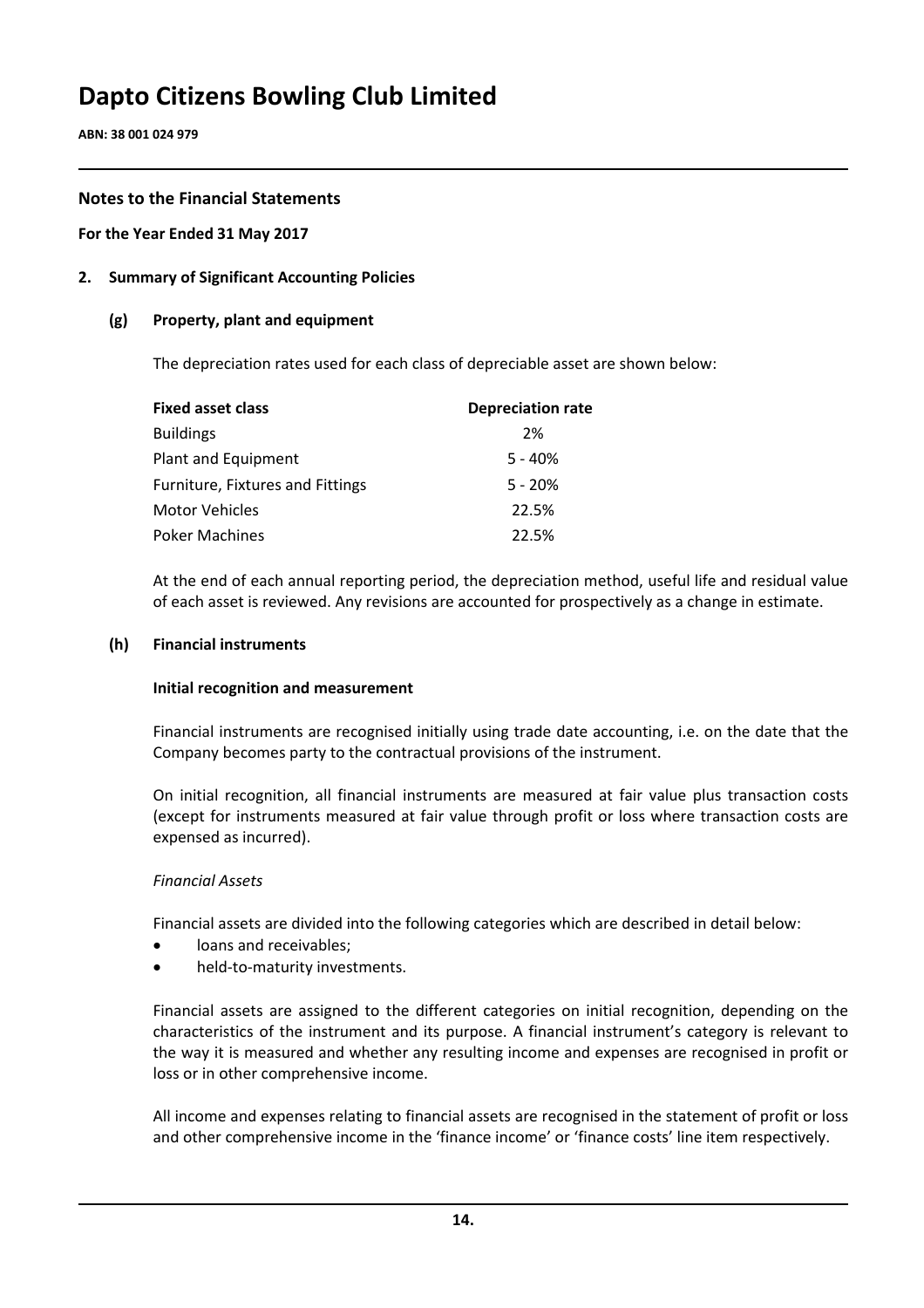**ABN: 38 001 024 979**

# **Notes to the Financial Statements**

### **For the Year Ended 31 May 2017**

### **2. Summary of Significant Accounting Policies**

#### **(h) Financial instruments**

#### *Loans and receivables*

Loans and receivables are non-derivative financial assets with fixed or determinable payments that are not quoted in an active market. They arise principally through the provision of goods and services to customers but also incorporate other types of contractual monetary assets.

After initial recognition these are measured at amortised cost using the effective interest method, less provision for impairment. Any change in their value is recognised in profit or loss.

The Company's trade and other receivables fall into this category of financial instruments.

Significant receivables are considered for impairment on an individual asset basis when they are past due at the reporting date or when objective evidence is received that a specific counterparty will default.

The amount of the impairment is the difference between the net carrying amount and the present value of the future expected cash flows associated with the impaired receivable.

In some circumstances, the Company renegotiates repayment terms with customers which may lead to changes in the timing of the payments, the Company does not necessarily consider the balance to be impaired, however assessment is made on a case-by-case basis.

#### *Held-to-maturity investments*

Held-to-maturity investments are non-derivative financial assets with fixed or determinable payments and fixed maturity. Investments are classified as held-to-maturity if it is the intention of the Company's management to hold them until maturity.

Held-to-maturity investments are subsequently measured at amortised cost using the effective interest method, with revenue recognised on an effective yield basis. In addition, if there is objective evidence that the investment has been impaired, the financial asset is measured at the present value of estimated cash flows. Any changes to the carrying amount of the investment are recognised in profit or loss.

#### *Financial liabilities*

Financial liabilities are classified as other financial liabilities depending on the purpose for which the liability was acquired.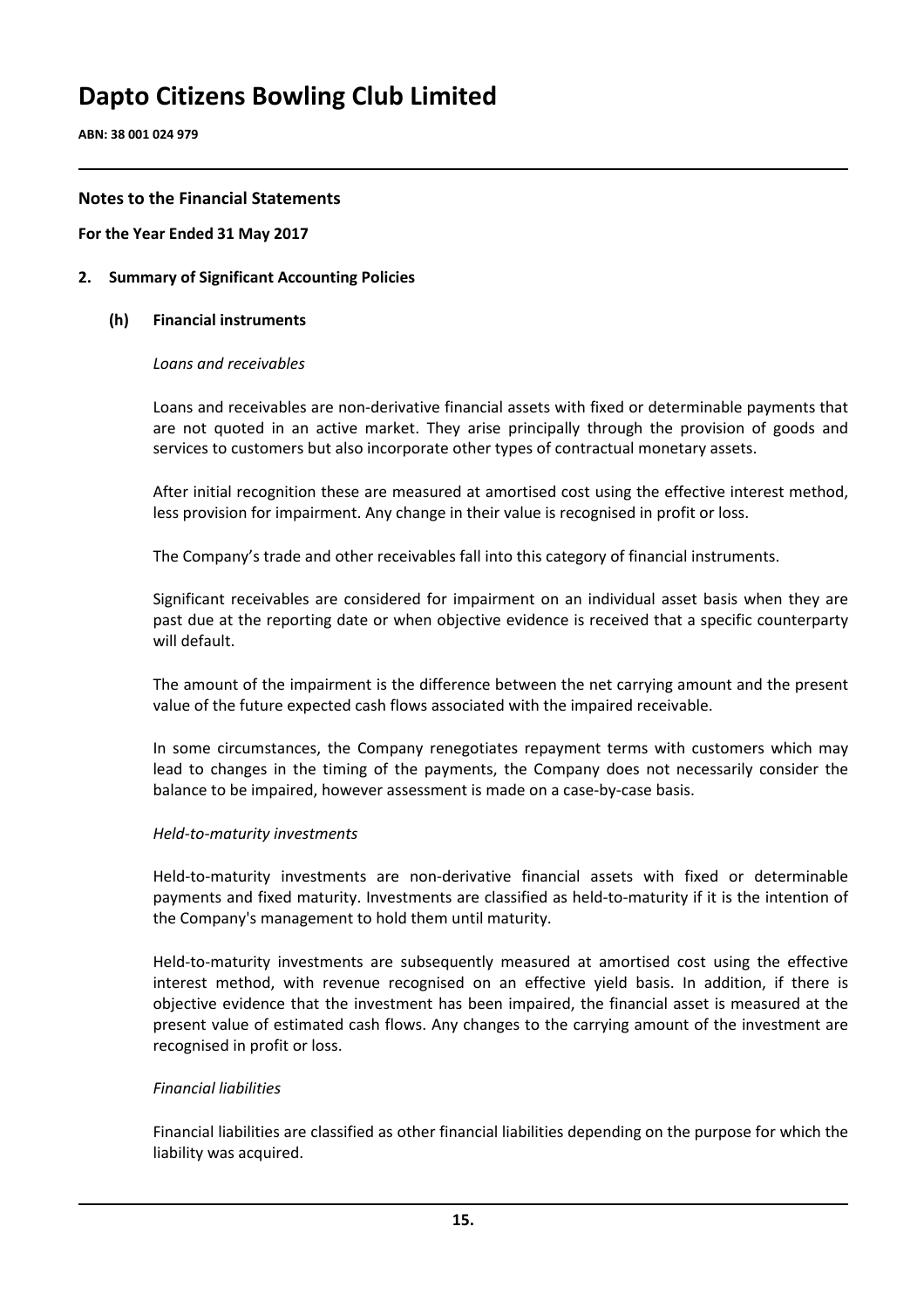**ABN: 38 001 024 979**

# **Notes to the Financial Statements**

### **For the Year Ended 31 May 2017**

#### **2. Summary of Significant Accounting Policies**

#### **(h) Financial instruments**

The Company's financial liabilities include borrowings, trade and other payables (including finance lease liabilities), which are measured at amortised cost using the effective interest rate method.

#### *Impairment of financial assets*

At the end of the reporting period the Company assesses whether there is any objective evidence that a financial asset or group of financial assets is impaired.

#### *Financial assets at amortised cost*

If there is objective evidence that an impairment loss on financial assets carried at amortised cost has been incurred, the amount of the loss is measured as the difference between the asset's carrying amount and the present value of the estimated future cash flows discounted at the financial assets original effective interest rate.

Impairment on loans and receivables is reduced through the use of an allowance accounts, all other impairment losses on financial assets at amortised cost are taken directly to the asset.

Subsequent recoveries of amounts previously written off are credited against other expenses in profit or loss.

#### **(i) Impairment of non-financial assets**

At the end of each reporting period the Company determines whether there is an evidence of an impairment indicator for non-financial assets.

Where this indicator exists and regardless for indefinite life intangible assets and intangible assets not yet available for use, the recoverable amount of the asset is estimated.

Where assets do not operate independently of other assets, the recoverable amount of the relevant cash-generating unit (CGU) is estimated.

The recoverable amount of an asset or CGU is the higher of the fair value less costs of disposal and the value in use. Value in use is the present value of the future cash flows expected to be derived from an asset or cash-generating unit.

Where the recoverable amount is less than the carrying amount, an impairment loss is recognised in profit or loss.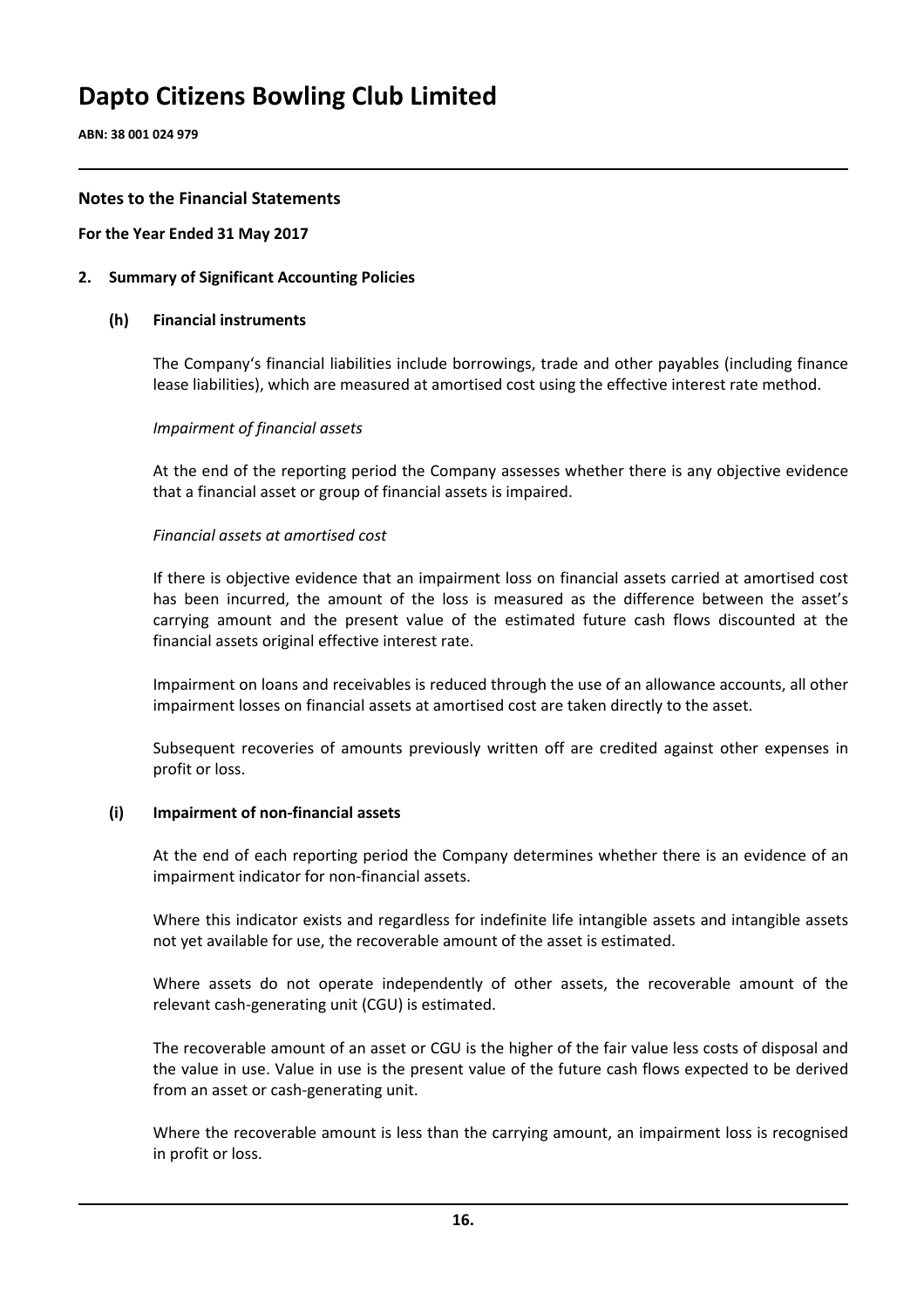**ABN: 38 001 024 979**

# **Notes to the Financial Statements**

### **For the Year Ended 31 May 2017**

### **2. Summary of Significant Accounting Policies**

#### **(i) Impairment of non-financial assets**

Reversal indicators are considered in subsequent periods for all assets which have suffered an impairment loss.

#### **(j) Employee benefits**

Provision is made for the Company's liability for employee benefits arising from services rendered by employees to the end of the reporting period. Employee benefits that are expected to be wholly settled within one year have been measured at the amounts expected to be paid when the liability is settled.

Employee benefits expected to be settled more than one year after the end of the reporting period have been measured at the present value of the estimated future cash outflows to be made for those benefits. In determining the liability, consideration is given to employee wage increases and the probability that the employee may satisfy vesting requirements. Cashflows are discounted using market yields on high quality corporate bond rates incorporating bonds rated AAA or AA by credit agencies, with terms to maturity that match the expected timing of cashflows. Changes in the measurement of the liability are recognised in profit or loss.

# **(k) Goods and services tax (GST)**

Revenue, expenses and assets are recognised net of the amount of goods and services tax (GST), except where the amount of GST incurred is not recoverable from the Australian Taxation Office (ATO).

Receivables and payable are stated inclusive of GST.

The net amount of GST recoverable from, or payable to, the ATO is included as part of receivables or payables in the balance sheet.

Cash flows in the statement of cash flows are included on a gross basis and the GST component of cash flows arising from investing and financing activities which is recoverable from, or payable to, the taxation authority is classified as operating cash flows.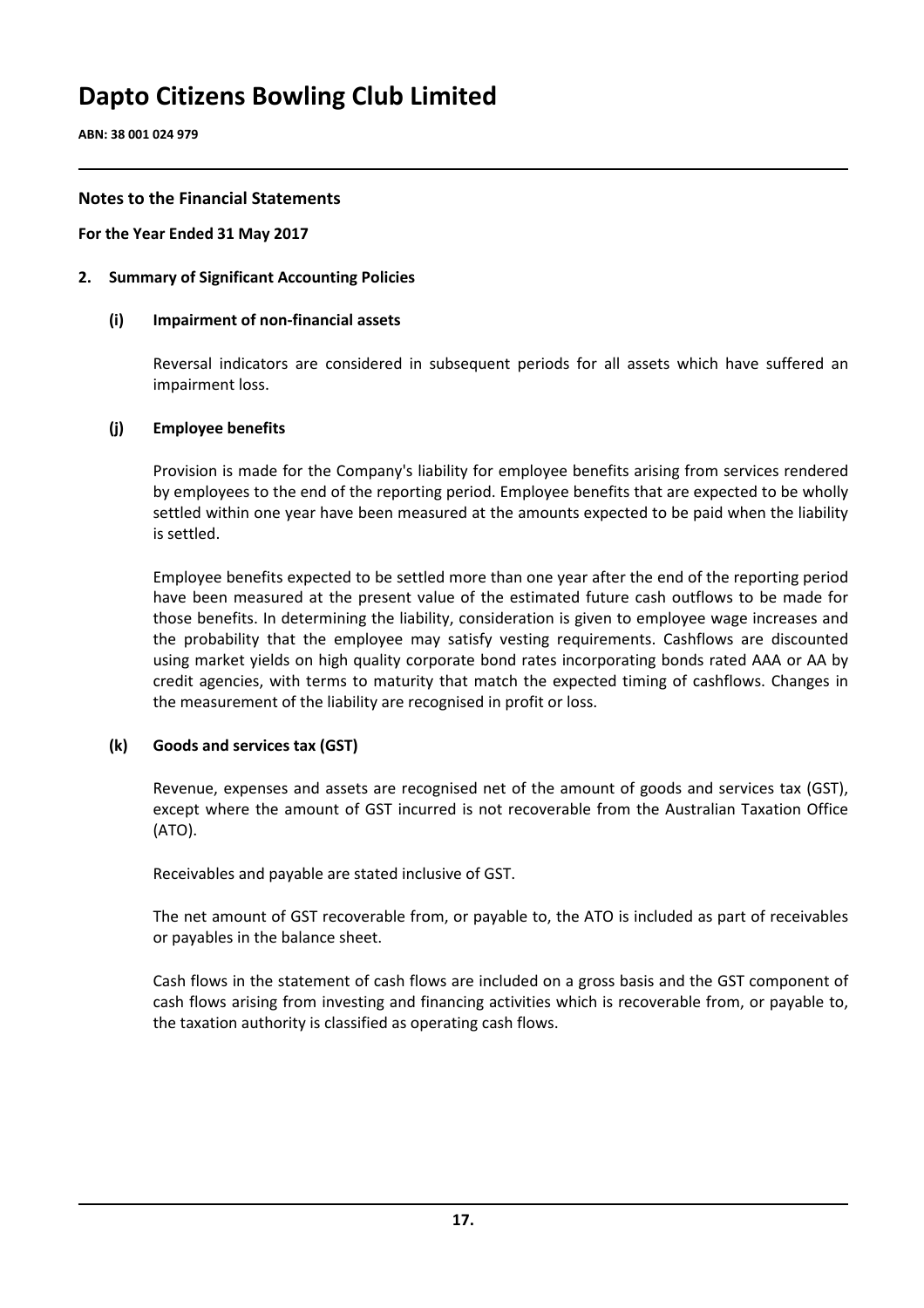**ABN: 38 001 024 979**

# **Notes to the Financial Statements**

### **For the Year Ended 31 May 2017**

#### **3. Critical Accounting Estimates and Judgments**

The directors make estimates and judgements during the preparation of these financial statements regarding assumptions about current and future events affecting transactions and balances.

These estimates and judgements are based on the best information available at the time of preparing the financial statements, however as additional information is known then the actual results may differ from the estimates.

The significant estimates and judgements made have been described below.

#### **Key estimates - impairment of property, plant and equipment**

The Company assesses impairment at the end of each reporting period by evaluating conditions specific to the Company that may be indicative of impairment triggers. Recoverable amounts of relevant assets are reassessed using value-in-use calculations which incorporate various key assumptions.

#### **Key estimates - provisions**

As described in the accounting policies, provisions are measured at management's best estimate of the expenditure required to settle the obligation at the end of the reporting period. These estimates are made taking into account a range of possible outcomes and will vary as further information is obtained.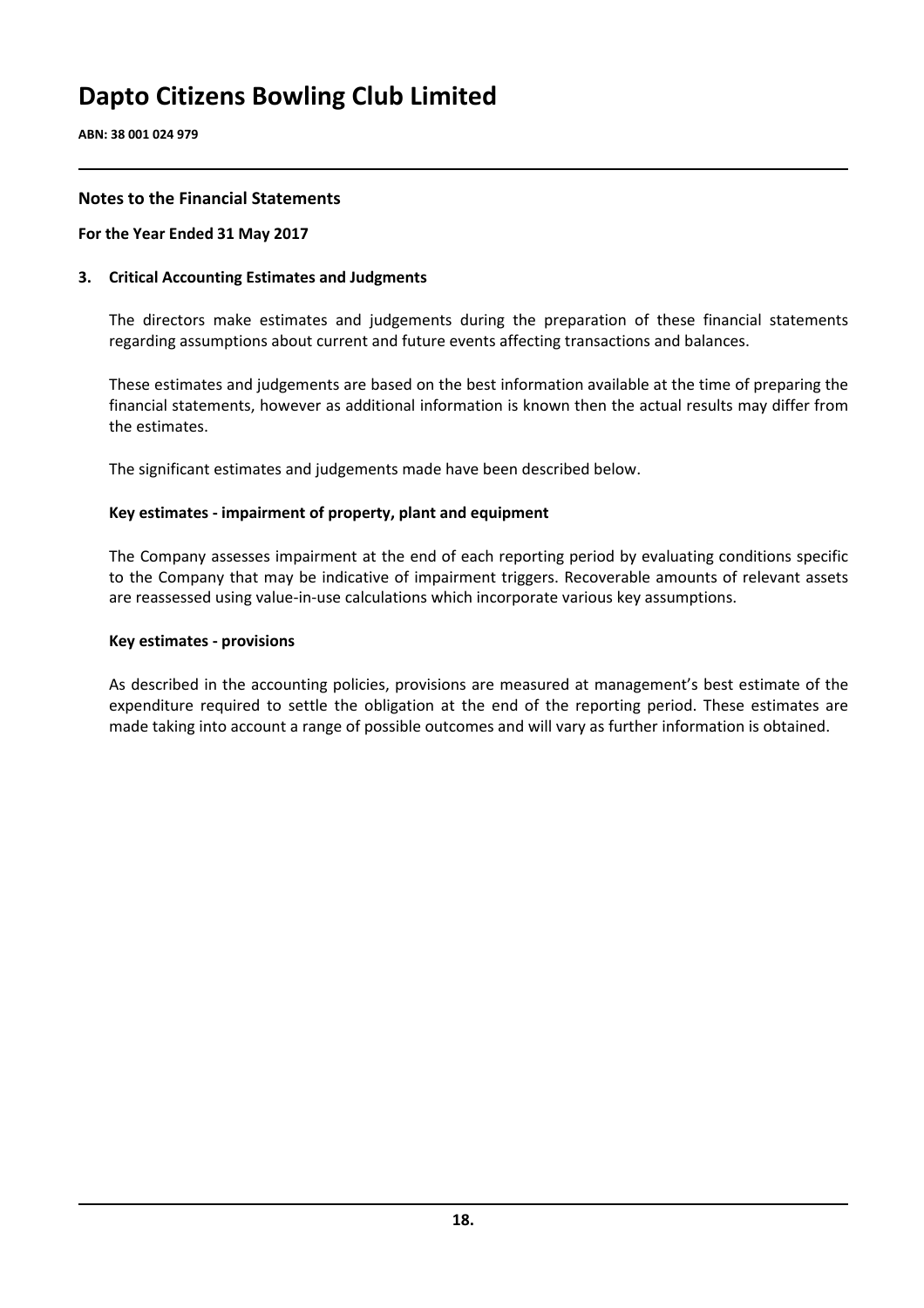**ABN: 38 001 024 979**

# **Notes to the Financial Statements**

# **For the Year Ended 31 May 2017**

**4. Revenue and Other Income**

**Revenue from continuing operations**

|                                                       | 2017      | 2016      |
|-------------------------------------------------------|-----------|-----------|
|                                                       | \$        | \$        |
| Sales revenue                                         |           |           |
| - Bar sales                                           | 1,598,268 | 1,641,176 |
| - Poker machine revenue                               | 1,655,453 | 1,706,455 |
| - Poker machine GST rebate                            | 17,180    | 17,180    |
| - TAB and Keno revenue                                | 120,543   | 105,046   |
| - Bingo revenue                                       | 54,827    | 53,716    |
| - Raffle income                                       | 125,185   | 116,349   |
| - Subscriptions and nominations                       | 22,880    | 23,605    |
| - Green fees and raffles                              | 86,084    | 86,562    |
| - Other revenue                                       | 70,157    | 78,363    |
|                                                       | 3,750,577 | 3,828,452 |
| <b>Other income</b>                                   |           |           |
| - Interest income                                     | 4,007     | 2,523     |
| - Rental income                                       | 45,956    | 40,675    |
| - Profit on disposal of property, plant and equipment |           | 19,948    |
|                                                       | 49,963    | 63,146    |
| <b>Total Revenue</b>                                  | 3,800,540 | 3,891,598 |
| 5.<br><b>Result for the Year</b>                      |           |           |
| <b>Expenses</b>                                       |           |           |
| Depreciation expense                                  | 271,066   | 251,892   |
| Interest expense                                      | 230       | 18,821    |
| Employee benefits expense                             | 104,150   | 83,735    |
| Superannuation contributions                          | 76,211    | 72,376    |
| Loss on disposal of property, plant and equipment     | 1,013     |           |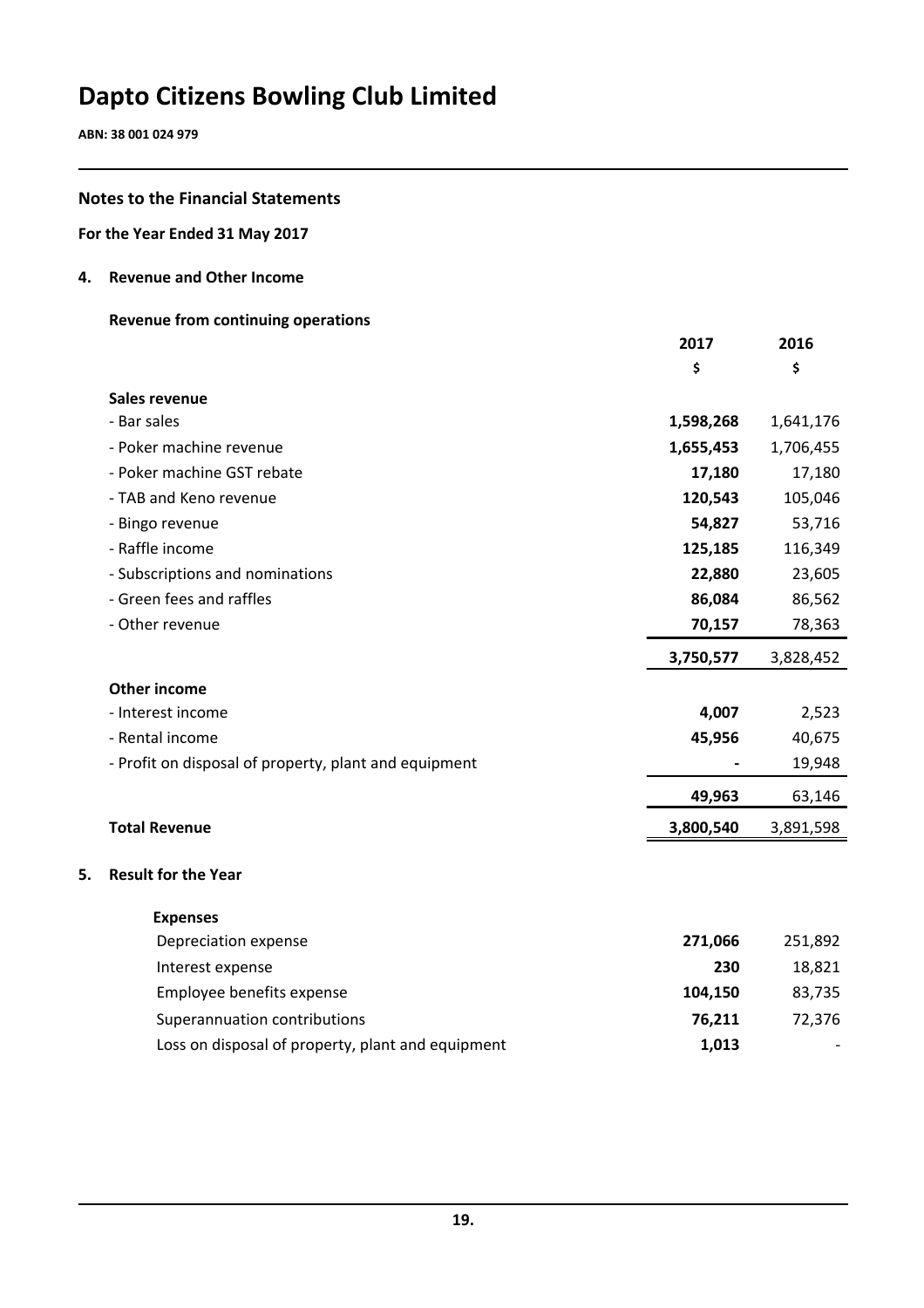**ABN: 38 001 024 979**

# **Notes to the Financial Statements**

# **For the Year Ended 31 May 2017**

**6. Cash and cash equivalents**

|    |                                    | 2017      | 2016    |
|----|------------------------------------|-----------|---------|
|    |                                    | \$        | \$      |
|    |                                    |           |         |
|    | Cash on hand                       | 165,700   | 115,000 |
|    | Cash at bank                       | 851,175   | 438,673 |
|    |                                    | 1,016,875 | 553,673 |
| 7. | <b>Trade and other receivables</b> |           |         |
|    | Trade and other receivables        | 12,924    | 11,582  |
| 8. | <b>Inventories</b>                 |           |         |
|    | Finished goods                     | 68,016    | 66,233  |
| 9. | <b>Other assets</b>                |           |         |
|    | Prepayments                        | 26,622    | 24,048  |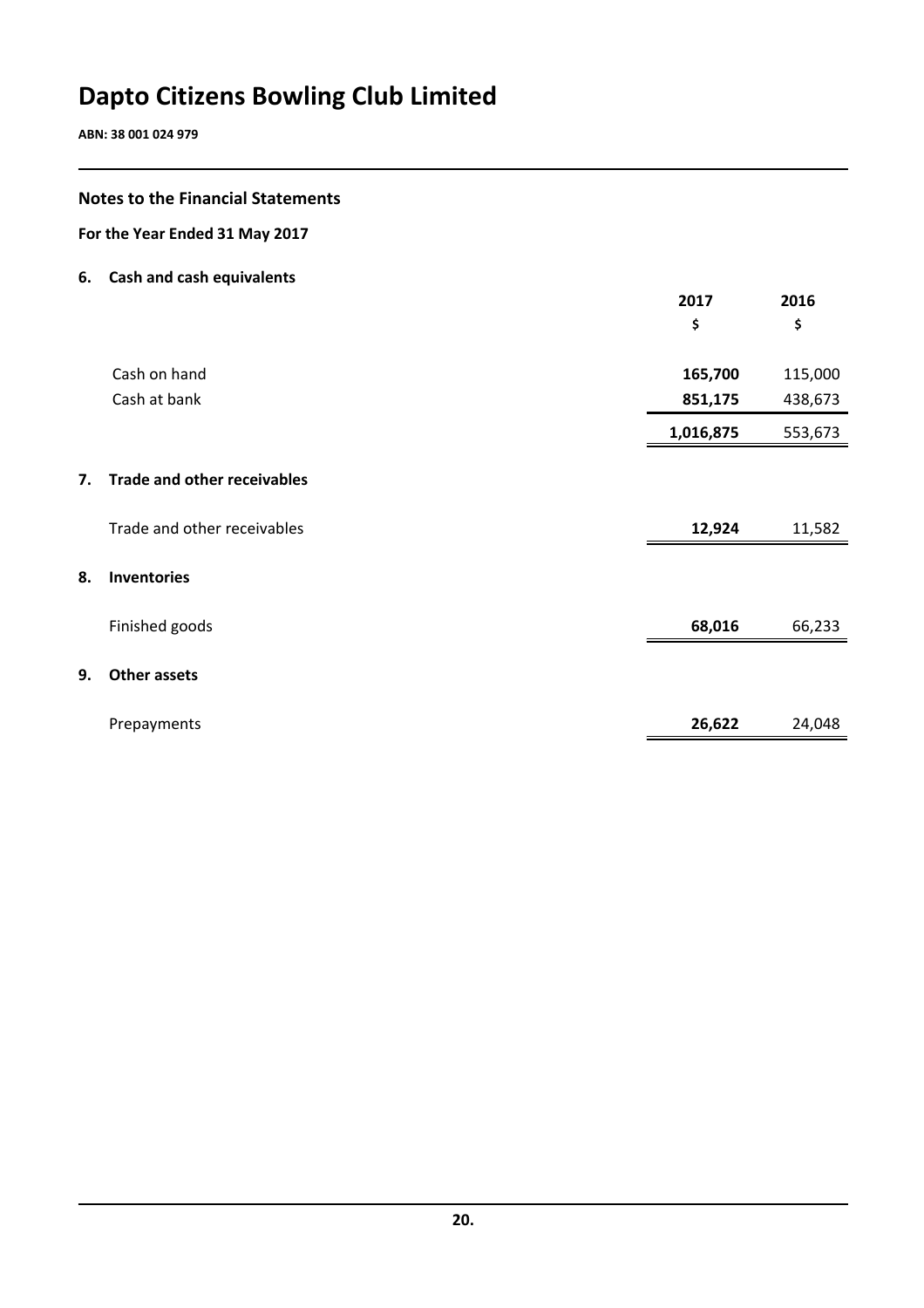**ABN: 38 001 024 979**

# **Notes to the Financial Statements**

### **For the Year Ended 31 May 2017**

# **10. Property, plant and equipment**

|                                     | 2017        | 2016          |
|-------------------------------------|-------------|---------------|
|                                     | \$          | \$            |
| Land and buildings                  |             |               |
| At cost                             | 5,251,377   | 4,552,169     |
| Accumulated depreciation            | (1,327,740) | (1, 254, 317) |
|                                     | 3,923,637   | 3,297,852     |
| Plant and equipment                 |             |               |
| At cost                             | 1,309,398   | 1,143,837     |
| Accumulated depreciation            | (997, 888)  | (948, 717)    |
|                                     | 311,510     | 195,120       |
| Furniture, fixtures and fittings    |             |               |
| At cost                             | 297,276     | 206,920       |
| Accumulated depreciation            | (160, 949)  | (152, 525)    |
|                                     | 136,327     | 54,395        |
| Motor vehicles                      |             |               |
| At cost                             | 38,179      | 38,179        |
| Accumulated depreciation            | (31,067)    | (21, 522)     |
|                                     | 7,112       | 16,657        |
| Poker machines                      |             |               |
| At cost                             | 1,198,292   | 1,160,341     |
| Accumulated depreciation            | (837,783)   | (728, 196)    |
|                                     | 360,509     | 432,145       |
| Total property, plant and equipment | 4,739,095   | 3,996,169     |
|                                     |             |               |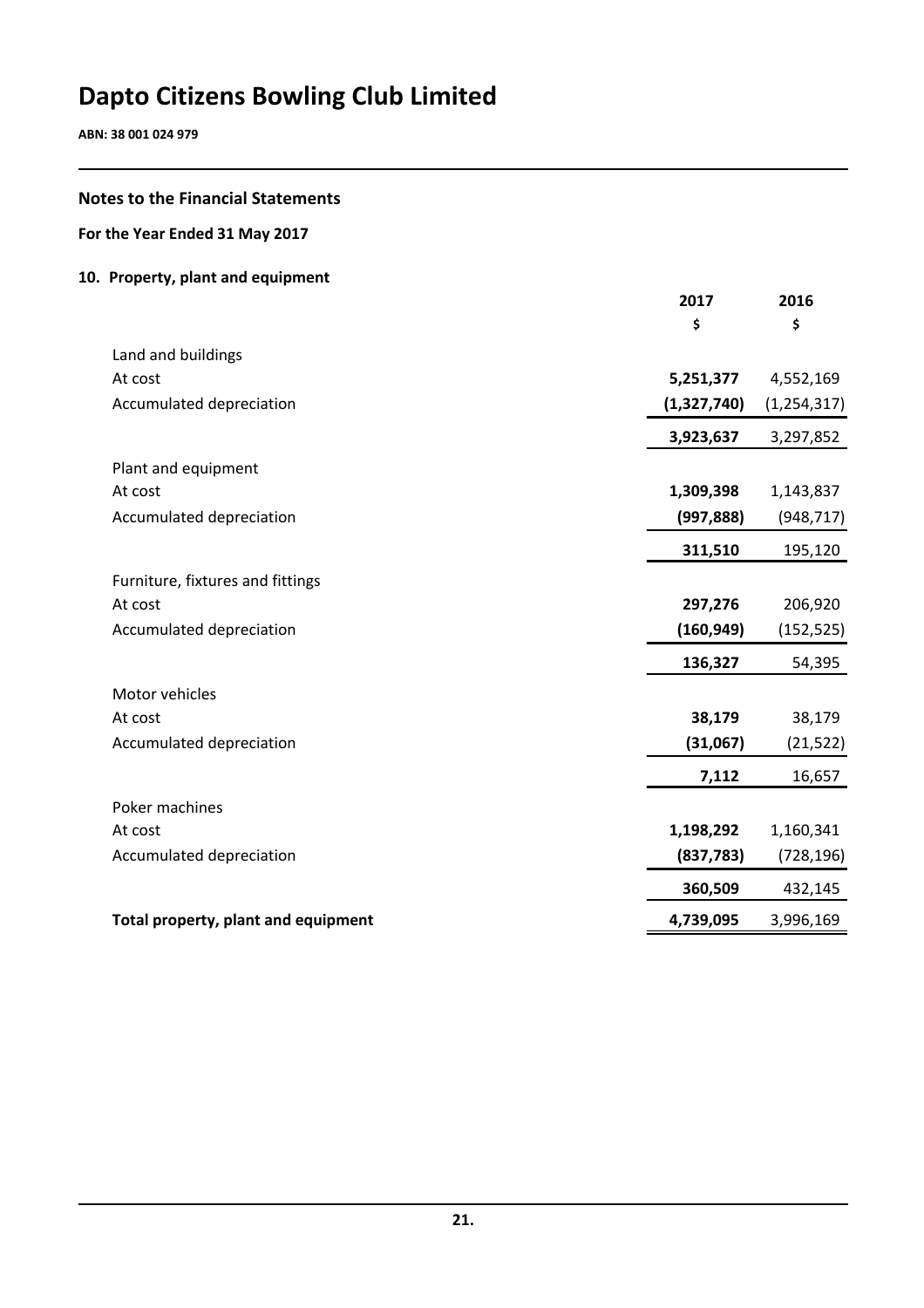**ABN: 38 001 024 979**

# **Notes to the Financial Statements**

#### **For the Year Ended 31 May 2017**

#### **10. Property, plant and equipment**

#### **(a) Movements in Carrying Amounts**

Movement in the carrying amounts for each class of property, plant and equipment between the beginning and the end of the current financial year:

|                                  |                  |                               | Furniture,<br><b>Fixtures</b> |                          |                          |              |
|----------------------------------|------------------|-------------------------------|-------------------------------|--------------------------|--------------------------|--------------|
|                                  | <b>Buildings</b> | <b>Plant and</b><br>Equipment | and<br><b>Fittings</b>        | Motor<br><b>Vehicles</b> | Poker<br><b>Machines</b> | <b>Total</b> |
|                                  | \$               | \$                            | \$                            | \$                       | \$                       | \$           |
| Balance at 1 June 2016           |                  |                               |                               |                          |                          |              |
| Balance at the beginning of year | 3,297,855        | 195,116                       | 54,395                        | 16,657                   | 432.146                  | 3,996,169    |
| Additions                        | 699,205          | 165,565                       | 90,356                        | $\blacksquare$           | 59,879                   | 1,015,005    |
| <b>Disposals</b>                 |                  | $\overline{\phantom{0}}$      |                               | ۰                        | (1,013)                  | (1,013)      |
| Depreciation expense             | (73, 423)        | (49, 171)                     | (8, 424)                      | (9,545)                  | (130, 503)               | (271,066)    |
| Balance at 31 May 2017           | 3,923,637        | 311,510                       | 136,327                       | 7,112                    | 360,509                  | 4,739,095    |

#### **(b) Core and Non-Core Property**

As required under section 41J of the Registered Clubs Act 1976, the Club is required to specify the core property and non-core properties owned as at the end of the financial year. Accordingly, the Board considers as core property the licensed premises from which the Club operates at Fowlers Road, Dapto.

The properties located at 34 and 36 Craig Crescent Dapto are not considered to be core properties of the Club given that they are not the defined premises of the club, nor facilities provided by the Club for the use of its members and their guests, nor any other property declared, by a resolution passed by a majority of the members present at a general meeting of the ordinary members of the club, to be core property of the club.

On the 24th May 2017, the Club purchase a property located at 16 Toronto Avenue, Dapto. The property is not considered to be core property given that it has the same characteristics as above. A resolution to ratify the property as being non-core property will be put to members at the upcoming Annual General Meeting.

#### **11. Intangible Assets**

| - S<br>Gaming machine entitlements - at cost<br>234,710 | 2017 | 2016    |
|---------------------------------------------------------|------|---------|
|                                                         |      |         |
|                                                         |      | 234,710 |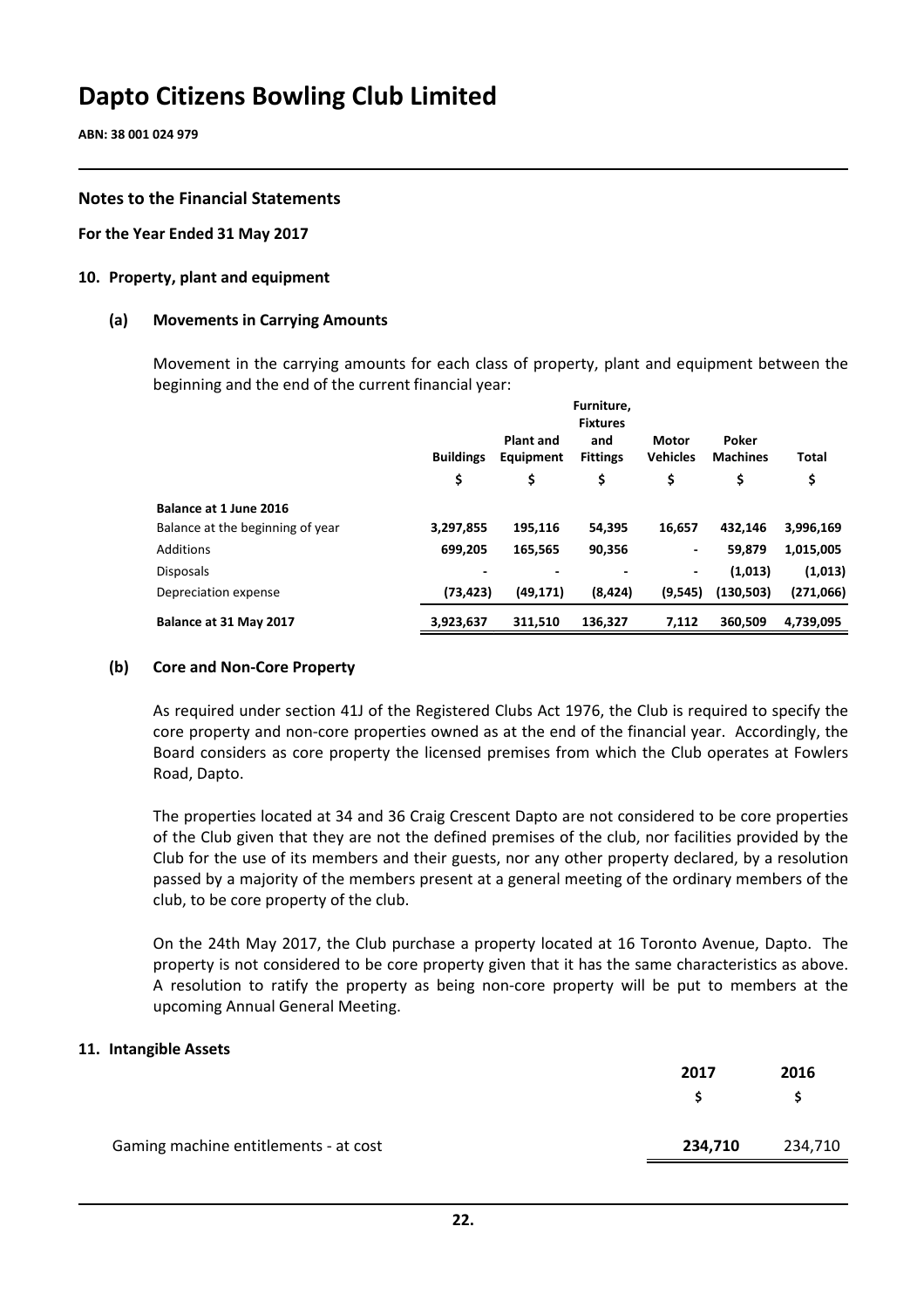**ABN: 38 001 024 979**

# **Notes to the Financial Statements**

# **For the Year Ended 31 May 2017**

# **12. Trade and other payables**

|                                                                                | 2017    | 2016    |
|--------------------------------------------------------------------------------|---------|---------|
| <b>Note</b>                                                                    | \$      | Ś       |
| <b>CURRENT</b>                                                                 |         |         |
| Trade payables                                                                 | 130,487 | 137,128 |
| Deferred income                                                                | 14,980  | 14,995  |
| Other payables                                                                 | 783,472 | 167,371 |
|                                                                                | 928,939 | 319,494 |
| Financial liabilities at amortised cost classified as trade and other payables |         |         |
| Trade and other payables:                                                      |         |         |
| - total current                                                                | 928,939 | 319,494 |
| Less:                                                                          |         |         |
| amounts received in advance                                                    | 14,980  | 14,995  |
| Financial liabilities as trade and other payables<br>19                        | 913,959 | 304,499 |
| 13. Borrowings                                                                 |         |         |
| <b>CURRENT</b>                                                                 |         |         |
| Secured liabilities:                                                           |         |         |
| Interest bearing finance lease liabilities<br>(a)                              | 102,402 | 13,126  |
| <b>Total current borrowings</b>                                                | 102,402 | 13,126  |
| NON-CURRENT                                                                    |         |         |
| Secured liabilities:                                                           |         |         |
| Interest bearing finance lease liabilities<br>(a)                              | 35,001  |         |
| <b>Total non-current borrowings</b>                                            | 35,001  |         |
| <b>Leased Liabilities</b><br>(a)                                               |         |         |

Leased liabilities are secured by the underlying leased assets.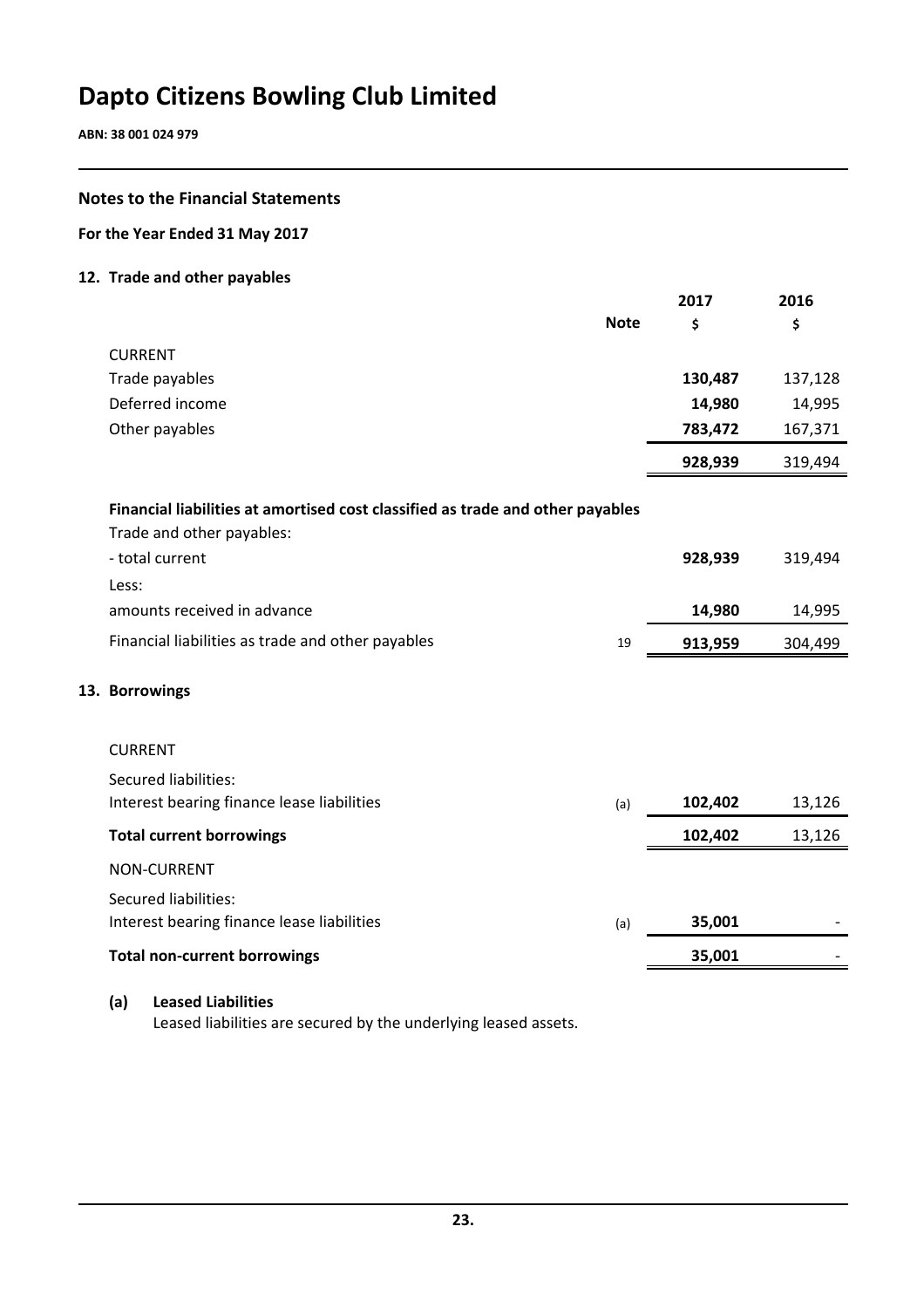**ABN: 38 001 024 979**

# **Notes to the Financial Statements**

### **For the Year Ended 31 May 2017**

**14. Employee benefits**

|                    | 2017    | 2016    |
|--------------------|---------|---------|
|                    | S       | Ŝ       |
| <b>CURRENT</b>     |         |         |
| Employee benefits  | 114,667 | 103,005 |
| NON-CURRENT        |         |         |
| Long service leave | 29,810  | 22,122  |

#### **15. Leasing commitments**

#### **(a) Finance leases**

|     | Minimum lease payments:     |         |        |
|-----|-----------------------------|---------|--------|
|     | - not later than one year   | 102,402 | 13,349 |
|     |                             | 102,402 | 13,349 |
|     | Less future finance charges |         | (223)  |
|     | Minimum lease payments      | 102,402 | 13,126 |
| (b) | <b>Other commitments</b>    |         |        |
|     | Contractual commitments     |         | 23,909 |

#### **16. Interests of Key Management Personnel**

The total remuneration paid to key management personnel of the Company is \$ 144,391 (2016: \$ 132,106).

# **17. Related Party Transactions**

Transactions between related parties are on normal commercial terms and conditions no more favourable than those available to other parties unless otherwise stated.

Key Management Personnel often participate in bowling activities whereby they can receive prize monies and vouchers. These prizes are received under the normal terms and conditions applicable to all members participating in such activities and are not considered to be remuneration and hence have not been included in the disclosures in this note 16.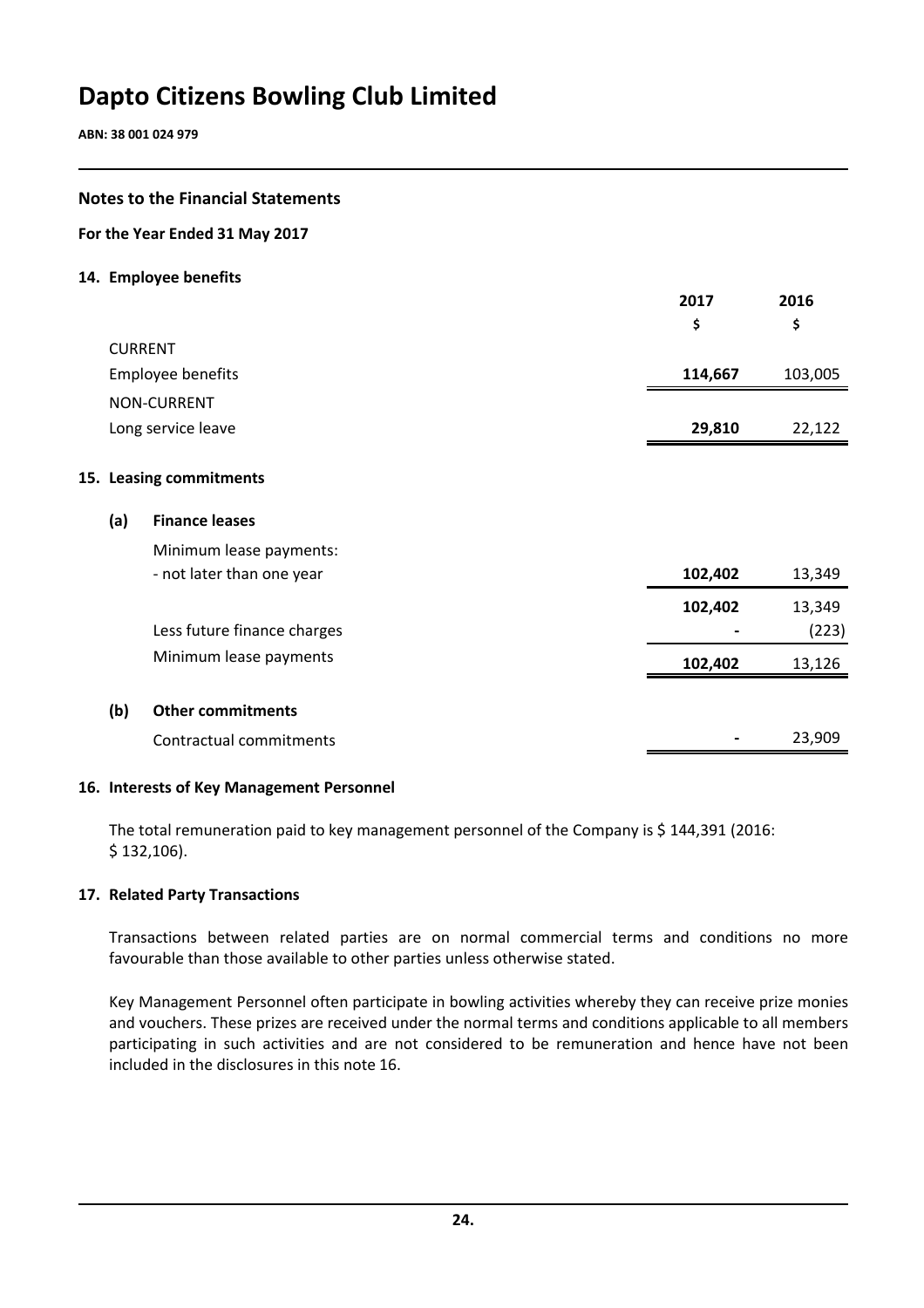**ABN: 38 001 024 979**

# **Notes to the Financial Statements**

### **For the Year Ended 31 May 2017**

#### **17. Related Party Transactions**

Key Management Personnel are provided with and/or reimbursed for meals, drinks and other expenses incurred in the course of undertaking the Company's business. These costs are not considered to be remuneration and hence have not been included in this disclosure.

#### **18. Cash Flow Information**

# **(a) Reconciliation of result for the year to cashflows from operating activities**

|     |                                                                      | 2017      | 2016      |
|-----|----------------------------------------------------------------------|-----------|-----------|
|     |                                                                      | \$        | \$        |
|     | Result for the year                                                  | 458,755   | 516,583   |
|     | Cash flows excluded from profit attributable to operating activities |           |           |
|     | Non-cash flows in profit:                                            |           |           |
|     | - depreciation                                                       | 271,066   | 251,892   |
|     | - (profit)/loss on disposal of property, plant and equipment         | 1,013     | (19, 948) |
|     | Changes in assets and liabilities:                                   |           |           |
|     | - (increase)/decrease in trade and other receivables                 | (1, 342)  | (1,746)   |
|     | - (increase)/decrease in inventories                                 | (1,783)   | 4,329     |
|     | - (increase)/decrease in other assets                                | (2,574)   | (7, 232)  |
|     | - increase/(decrease) in trade and other payables                    | (21, 023) | 24,503    |
|     | - increase in provisions                                             | 19,350    | 21,333    |
|     | Cashflow from operations                                             | 723,462   | 789,714   |
|     |                                                                      |           |           |
| (b) | Non-cash financing and investing activities                          |           |           |
|     | Acquisition of assets by means of finance leases                     | 105,004   | 24,090    |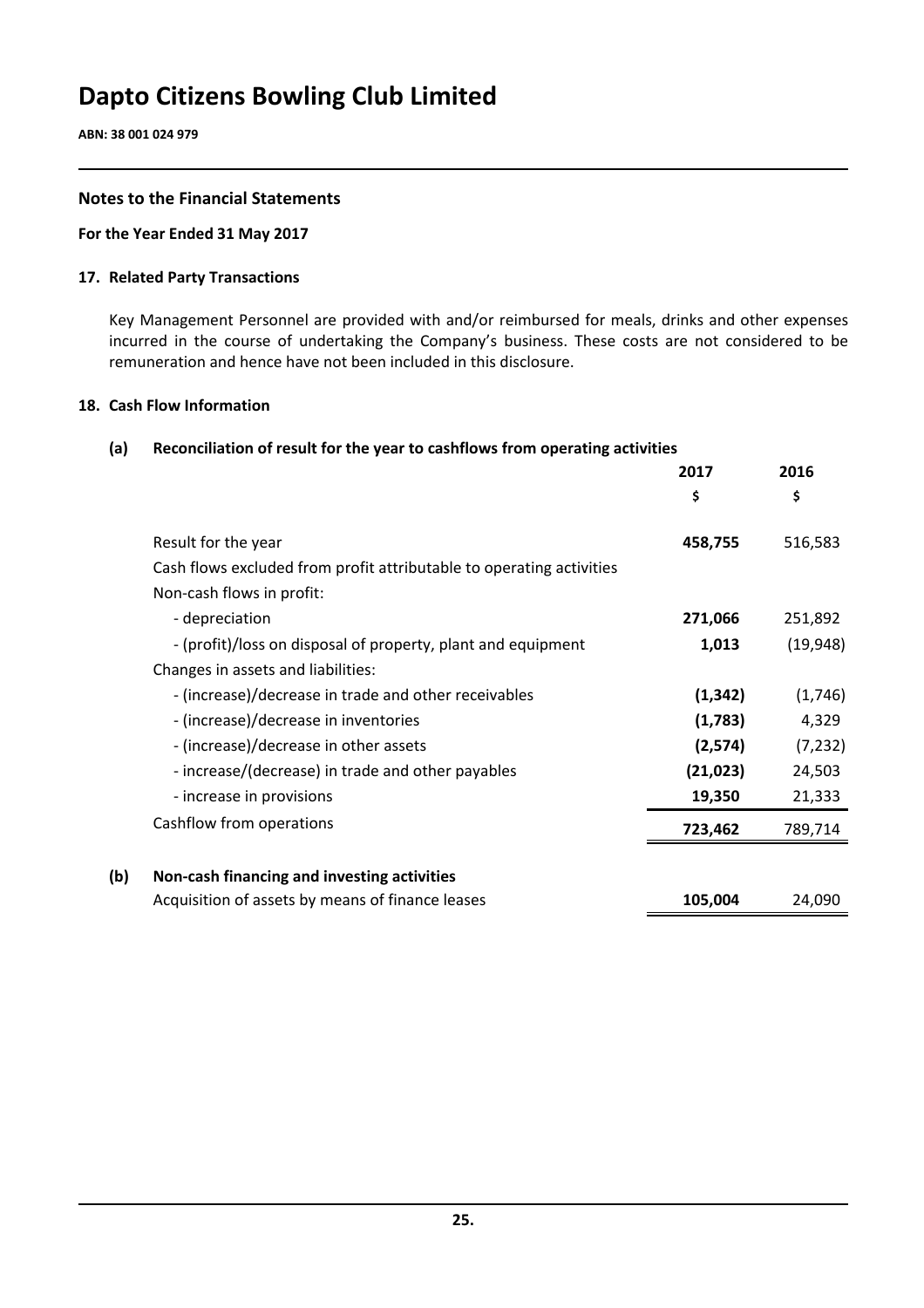**ABN: 38 001 024 979**

# **Notes to the Financial Statements**

#### **For the Year Ended 31 May 2017**

#### **19. Financial risk management**

The Company's financial instruments consist mainly of deposits with banks, accounts receivable and payable, bank loans and leases.

The totals for each category of financial instruments, measured in accordance with AASB 139 as detailed in the accounting policies to these financial statements, are as follows:

|                                         |    | 2017      | 2016    |
|-----------------------------------------|----|-----------|---------|
|                                         |    | \$        | \$      |
| <b>Financial Assets</b>                 |    |           |         |
| Cash and cash equivalents               | 6  | 1,016,875 | 553,673 |
| Trade and other receivables             | 7  | 12,924    | 11,582  |
| <b>Total financial assets</b>           |    | 1,029,799 | 565,255 |
| <b>Financial Liabilities</b>            |    |           |         |
| Financial liabilities at amortised cost |    |           |         |
| Trade and other payables                | 12 | 913,959   | 304,499 |
| <b>Borrowings</b>                       | 13 | 137,403   | 13,126  |
| <b>Total financial liabilities</b>      |    | 1,051,362 | 317,625 |
|                                         |    |           |         |

#### **Net fair values**

Fair values are those amounts at which an asset could be exchanged, or a liability settled, between knowledgeable, willing parties in an arm's length transaction.

Fair values derived may be based on information that is estimated or subject to judgment, where changes in assumptions may have a material impact on the amounts estimated. Areas of judgment and the assumptions have been detailed below. Where possible, valuation information used to calculate fair value is extracted from the market, with more reliable information available from markets that are actively traded. In this regard, fair values for listed securities are obtained from quoted market bid prices. Where securities are unlisted and no market quotes are available, fair value is obtained using discounted cash flow analysis and other valuation techniques commonly used by market participants.

#### **20. Events after the end of the Reporting Period**

The financial report was authorised for issue on 25 July 2017 by the Board of Directors.

No matters or circumstances have arisen since the end of the financial year which significantly affected or may significantly affect the operations of the Company, the results of those operations or the state of affairs of the Company in future financial years.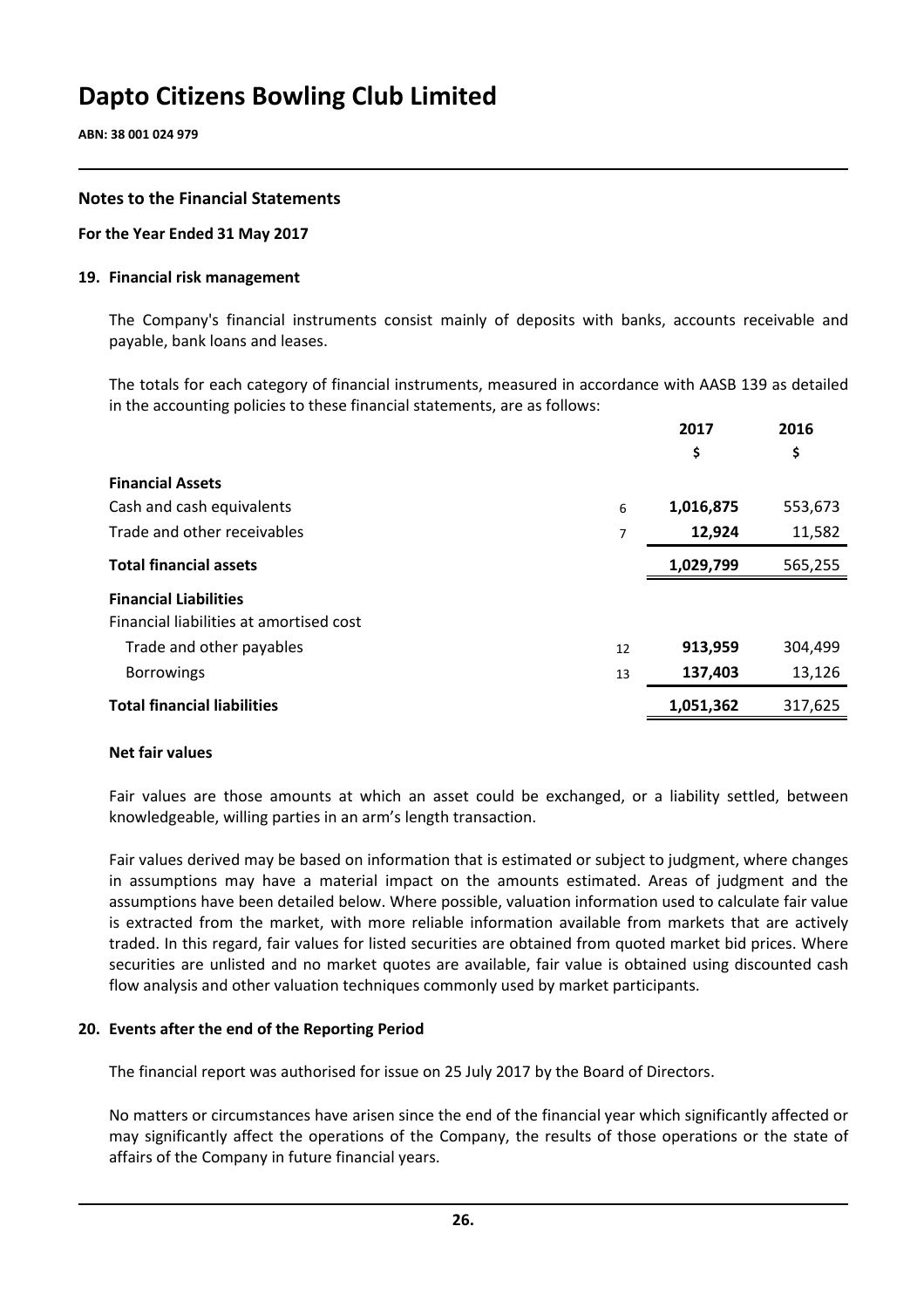**ABN: 38 001 024 979**

# **Directors' Declaration**

The directors of the Company declare that:

- 1. The financial statements and notes, as set out on pages 7 to 26, are in accordance with the *Corporations Act 2001* and:
	- a. comply with Accounting Standards Reduced Disclosure Requirement; and
	- b. give a true and fair view of the financial position as at 31 May 2017 and of the performance for the year ended on that date of the Company.
- 2. In the directors' opinion, there are reasonable grounds to believe that the Company will be able to pay its debts as and when they become due and payable.

This declaration is made in accordance with a resolution of the Board of Directors.

**N D Hawke Director**

Dated 25 July 2017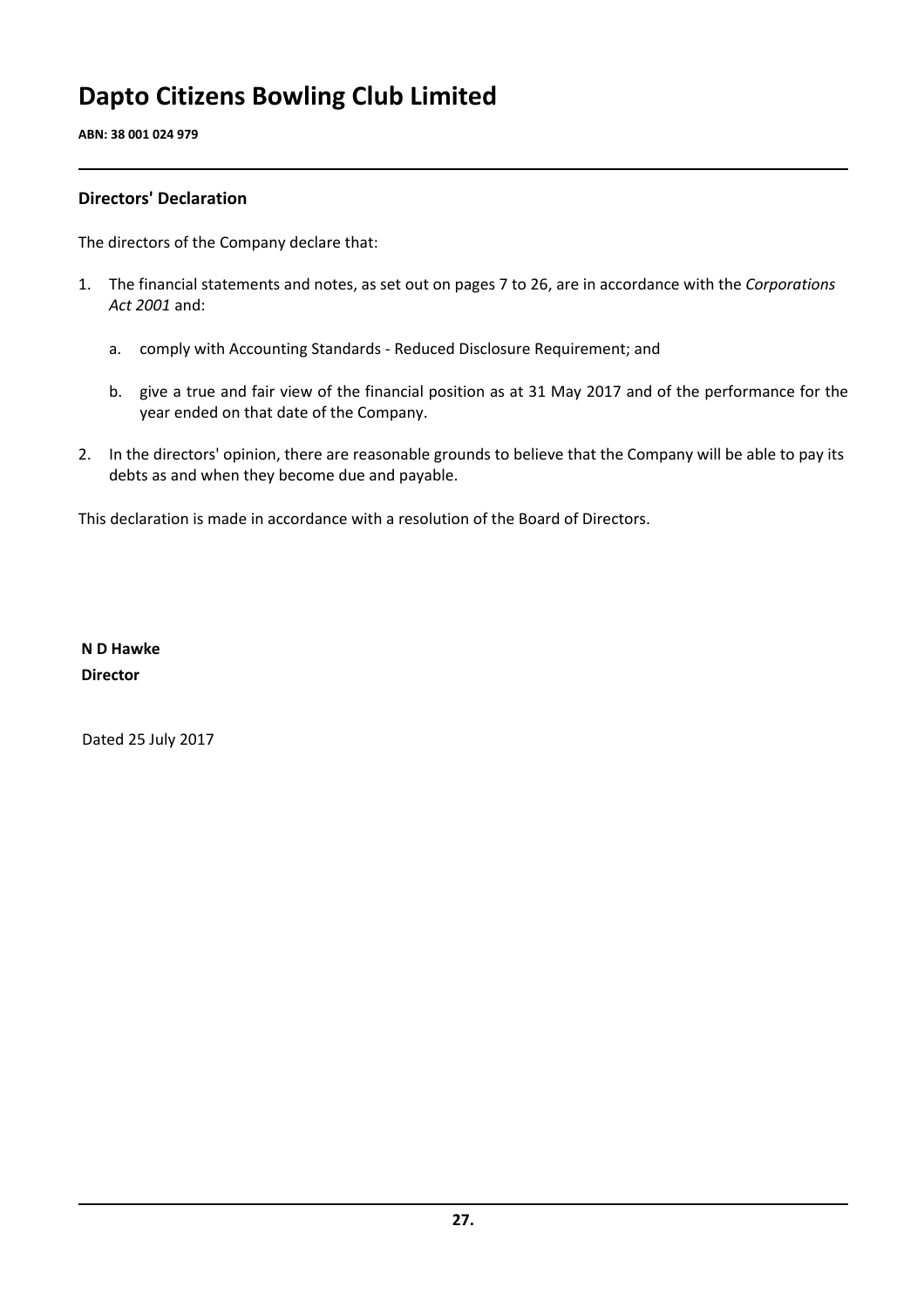

#### **Independent Audit Report to the members of Dapto Citizens Bowling Club Limited**

#### **Report on the Financial Report**

We have audited the accompanying financial report of Dapto Citizens Bowling Club Limited, which comprises the balance sheet as at 31 May 2017, the statement of profit or loss and other comprehensive income, statement of changes in equity and statement of cash flows for the year then ended, notes comprising a summary of significant accounting policies and other explanatory information, and the directors' declaration.

#### **Directors' Responsibility for the Financial Report**

The directors of the Company are responsible for the preparation of the financial report that gives a true and fair view in accordance with Australian Accounting Standards - Reduced Disclosure Requirements and the *Corporations Act 2001* and for such internal control as the directors determine is necessary to enable the preparation of the financial report that gives a true and fair view and is free from material misstatement, whether due to fraud or error.

#### **Auditor's Responsibility**

Our responsibility is to express an opinion on the financial report based on our audit. We conducted our audit in accordance with Australian Auditing Standards. Those standards require that we comply with relevant ethical requirements relating to audit engagements and plan and perform the audit to obtain reasonable assurance about whether the financial report is free from material misstatement.

An audit involves performing procedures to obtain audit evidence about the amounts and disclosures in the financial report. The procedures selected depend on the auditor's judgement, including the assessment of the risks of material misstatement of the financial report, whether due to fraud or error. In making those risk assessments, the auditor considers internal control relevant to the Company's preparation of the financial report that gives a true and fair view in order to design audit procedures that are appropriate in the circumstances, but not for the purpose of expressing an opinion on the effectiveness of the Company's internal control. An audit also includes evaluating the appropriateness of accounting policies used and the reasonableness of accounting estimates made by the directors, as well as evaluating the overall presentation of the financial report.

We believe that the audit evidence we have obtained is sufficient and appropriate to provide a basis for our audit opinion.

#### **Independence**

In conducting our audit, we have complied with the independence requirements of the *Corporations Act 2001*.